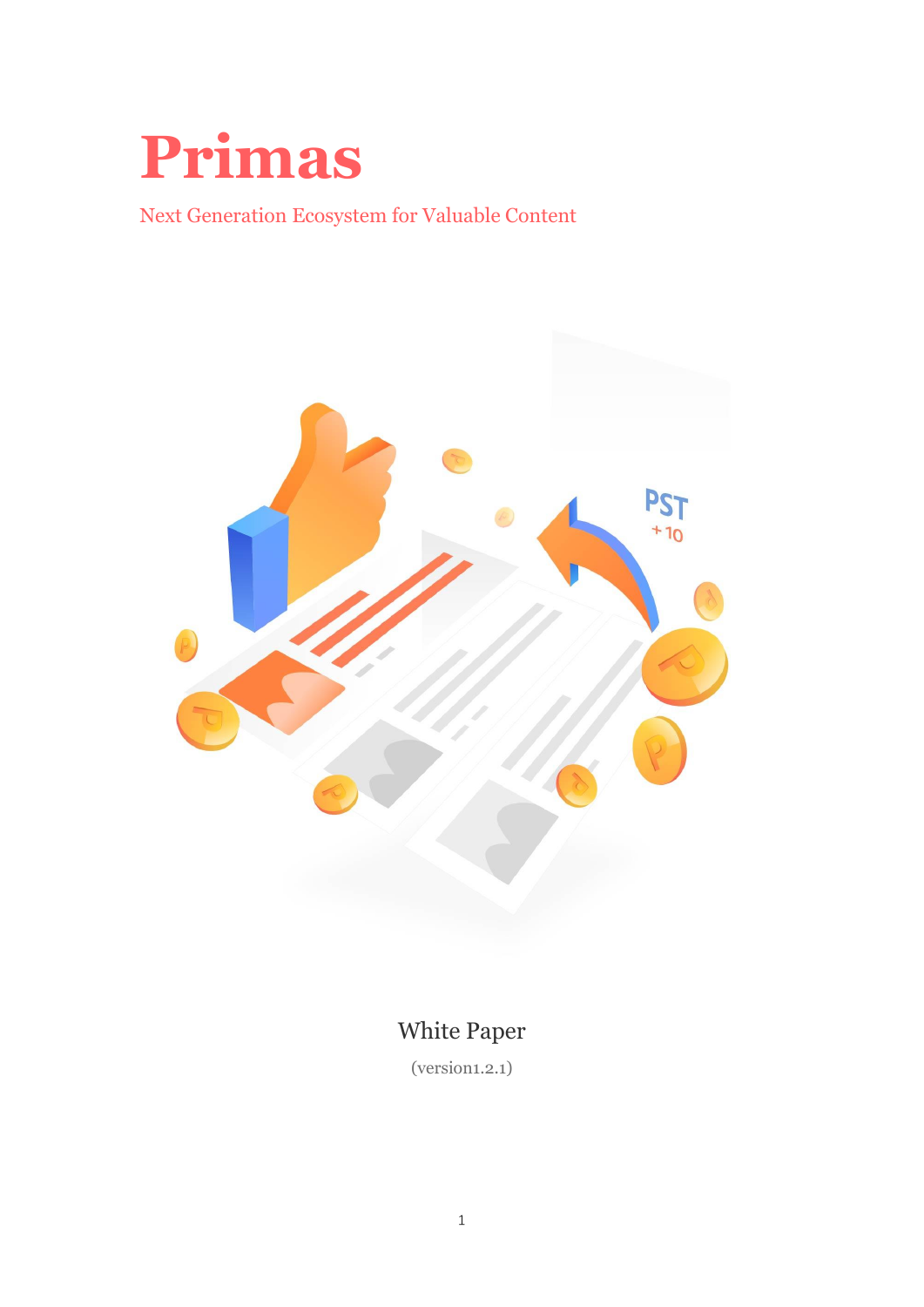## **Abstract**

<span id="page-1-0"></span>Primas is an open ecosystem for the publishing, recommendation and transaction of content. This white paper describes how Primas enables the production, selection and consumption of content, making use of the blockchain technology, social recommendation and token incentives.

The Primas team is committed to using blockchain and other technologies to restructure the content market, so as to solve the problem in which quality content are hardly recognized, disseminated and paid for. Decentralized content sourcing and recommendation mechanism brings quality content to users. A brand-new content evaluation system ensures direct benefits to the producers of quality content. Tamper-proof property of the blockchain provides copyright protection for original writers. And decentralized data management offers better protection for user's privacy.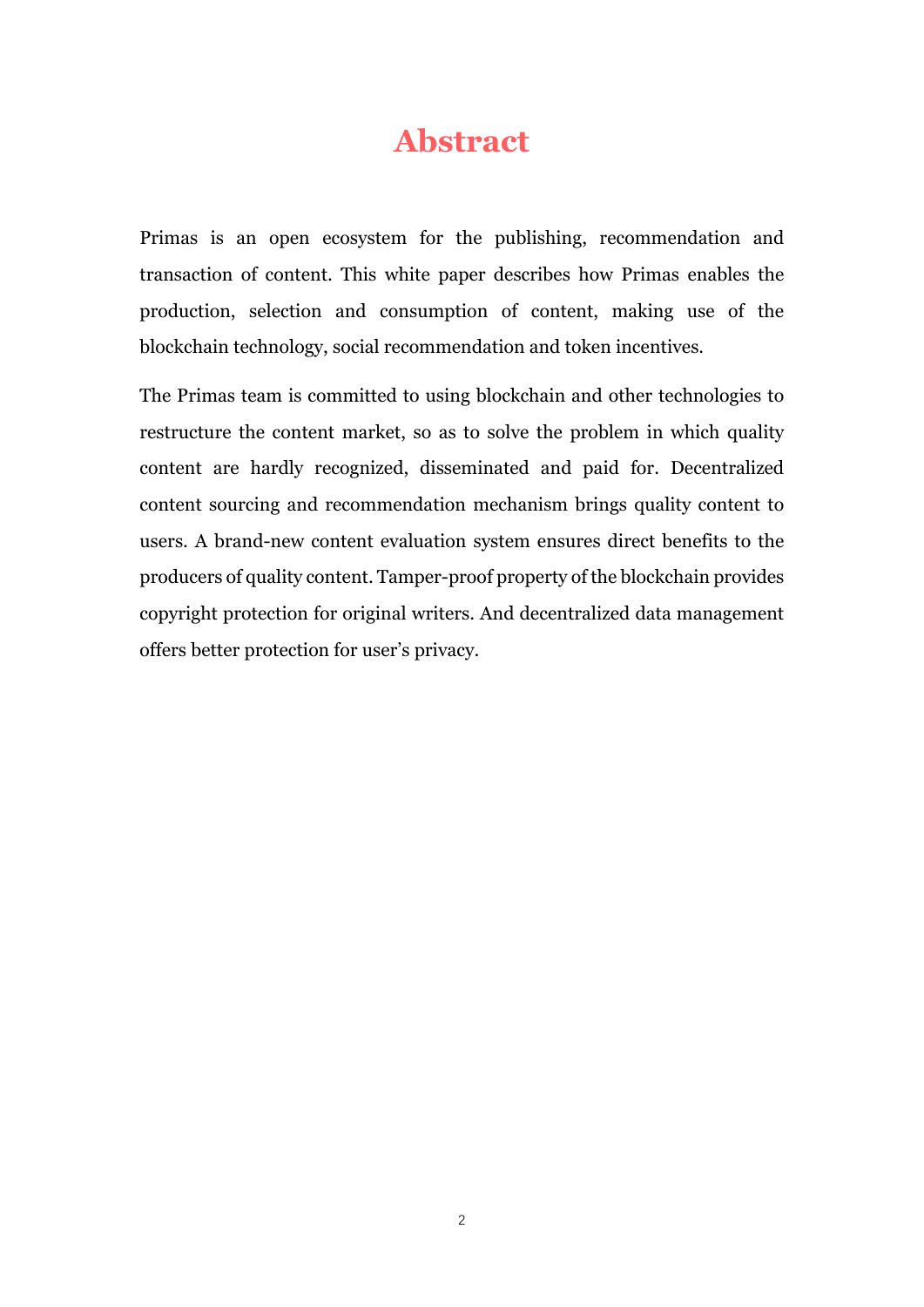# **Table of Contents**

| ICO Plan |  |  |  |  |
|----------|--|--|--|--|
|          |  |  |  |  |
|          |  |  |  |  |
|          |  |  |  |  |
|          |  |  |  |  |
|          |  |  |  |  |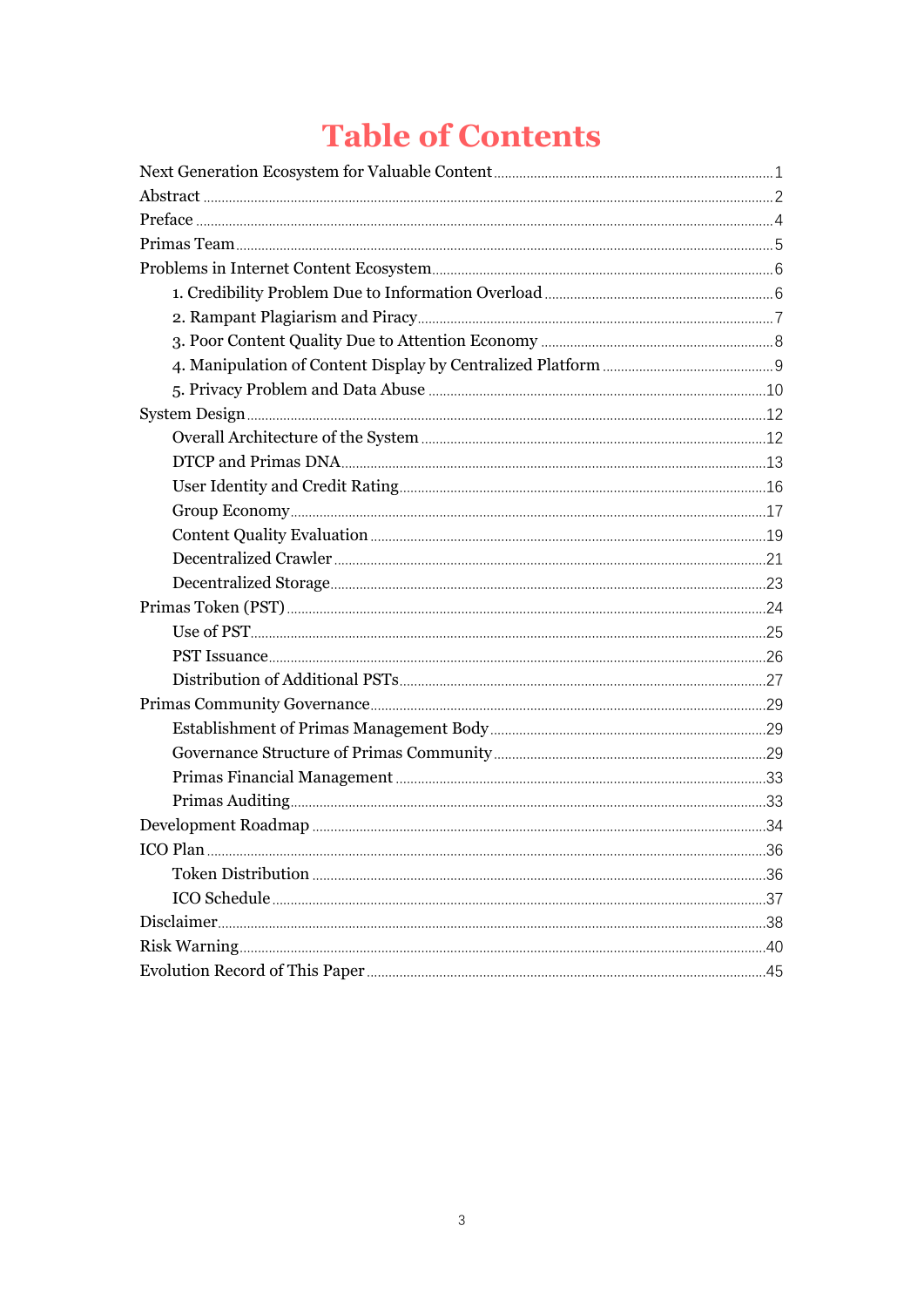## **Preface**

<span id="page-3-0"></span>Over the past decade, the Internet has achieved rapid development thanks to the model of traffic economy. In this model, traffic is mainly cashed through advertisements, and the inflow of advertisement expenses has allowed the public to access information and services at very low or even no cost at all. Today, along with our rapid transition from an age of information scarcity to an age of information overload, problems brought by traffic economy also becoming apparent. Due to information overload, public attention has become a new kind of scare resource.In the competition for such resource, large amount of low quality content are created and shown all over our screen to catch our attention, and tampering and plagiarizing have been squeezing out producers of quality content. The content ecosystem of the Internet is being severely endangered.

How to bring quality content to the public? Who shall we trust on the Internet? Before the advent of blockchain technology, no centralized entity could offer a practical solution to these challenges.

By utilizing DTCP, or the Decentralized Trusted Content Protocol, giving every digital work a Primas DNA, a digital identity registered on the Blockchain network, Primas constructs an evaluation system for credible content, and bring high quality content to readers through content sourcing, content reviewing free from manipulated traffic and community incentives. At the same time, digital contents will be turned into tradeable digital assets to bring due benefits to their producers.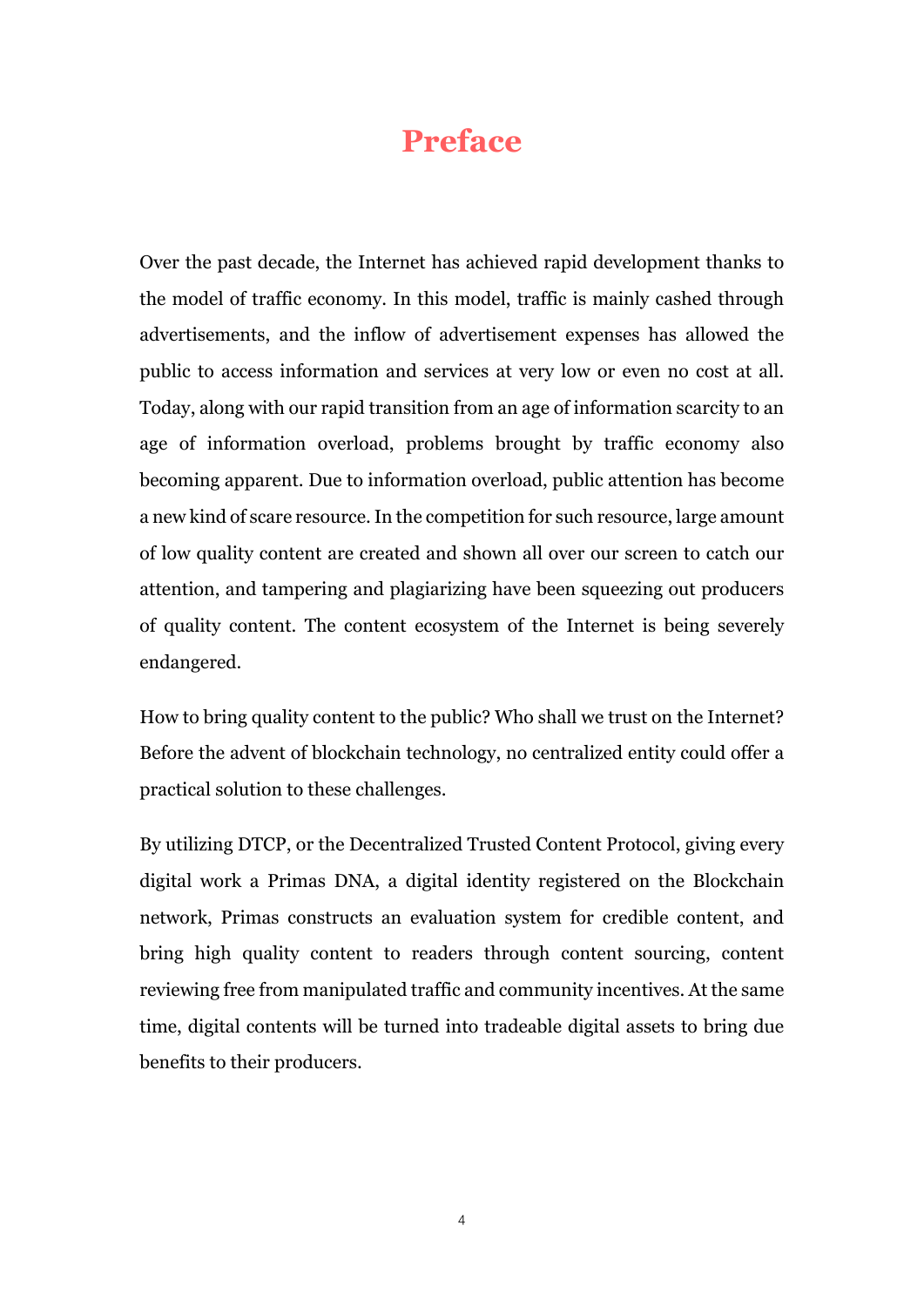## <span id="page-4-0"></span>**Primas Team**

Primas is created by the core team of Yuanben (Chinese word for "original"), a leading copyright service platform based on blockchain. Committed to applying blockchain technology to digital copyright in the past year, Yuanben has gained profound industrial recognition for its accumulation of blockchain technology and relevant commercialization. It is also the first blockchain product in China that has been commercialized in the field of copyright. In 2016, Yuanben received investment from Wanxiang Blockchain and Fenbushi Capital.

Over the course of Yuanben's development, we realized that the power of a single team alone is not enough to drive changes across the whole industry. We hope to create a fully independent open-source platform to benefit the content industry as a whole.

Besides its in-depth research on blockchain technology, the core team has also accumulated years of experience in the development and operation of mobile browser, one of the most important functions of which is content aggregation and intelligent recommendation. Therefore, Primas team also has in-depth knowledge on media, big data and recommendation algorithms.

Product level application has long remained the biggest challenge in the blockchain industry. Years of industrial and product experience of Primas team will provide important guarantee for successful project operation.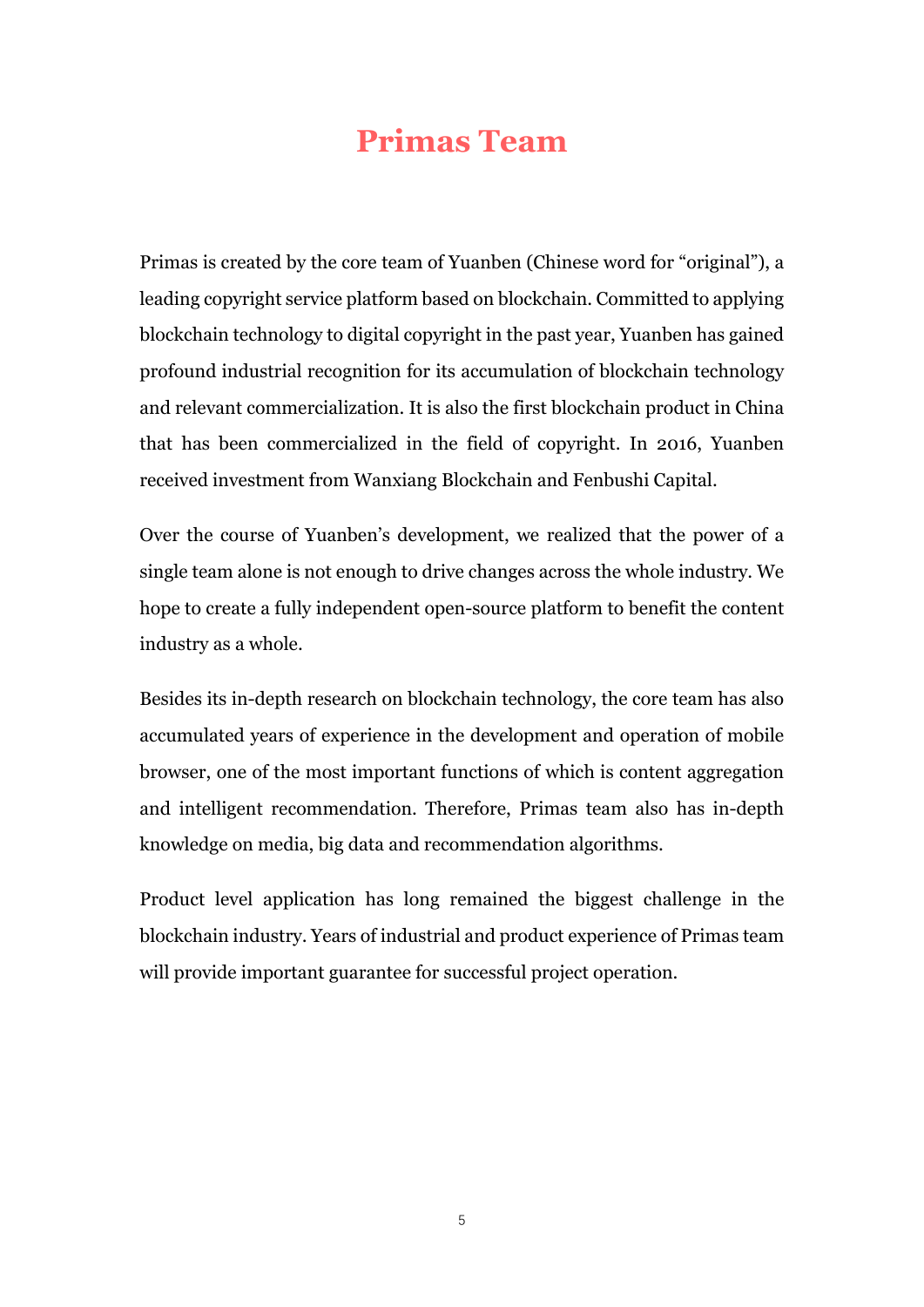# <span id="page-5-0"></span>**Problems in Internet Content Ecosystem**

We have listed problems with big impact on the Internet content sector, the kind of which will receive prior attention from Primas.

## <span id="page-5-1"></span>**1. Credibility Problem Due to Information Overload**

New media enabled by the Internet has improved the efficiency of information diffusion, to the extent that the once rare and expensive information has become available in large amount free of any charge. The ability to filter needed content out of the massive amount of information is now a new kind of scare resource.

Searching, recommendation and subscription are the most common tools for content acquisition. Whatever their forms, they all address the "searchability" problem of information, so that disordered information is arranged in order and become easier to retrieve and find. Though these tools make information easier to access, they fail to deal with the credibility problem. Most information on the Internet only consists of a URL and the information itself. The same information may be intentionally or unintentionally distorted after several transfers, and some distortions may even lead us to a judgment that is the opposite of what is intended by the original information.

In real life, faced with several pieces of information with similar content, we find it baffling to distinguish between original information that is credible and tampered information that is falsified.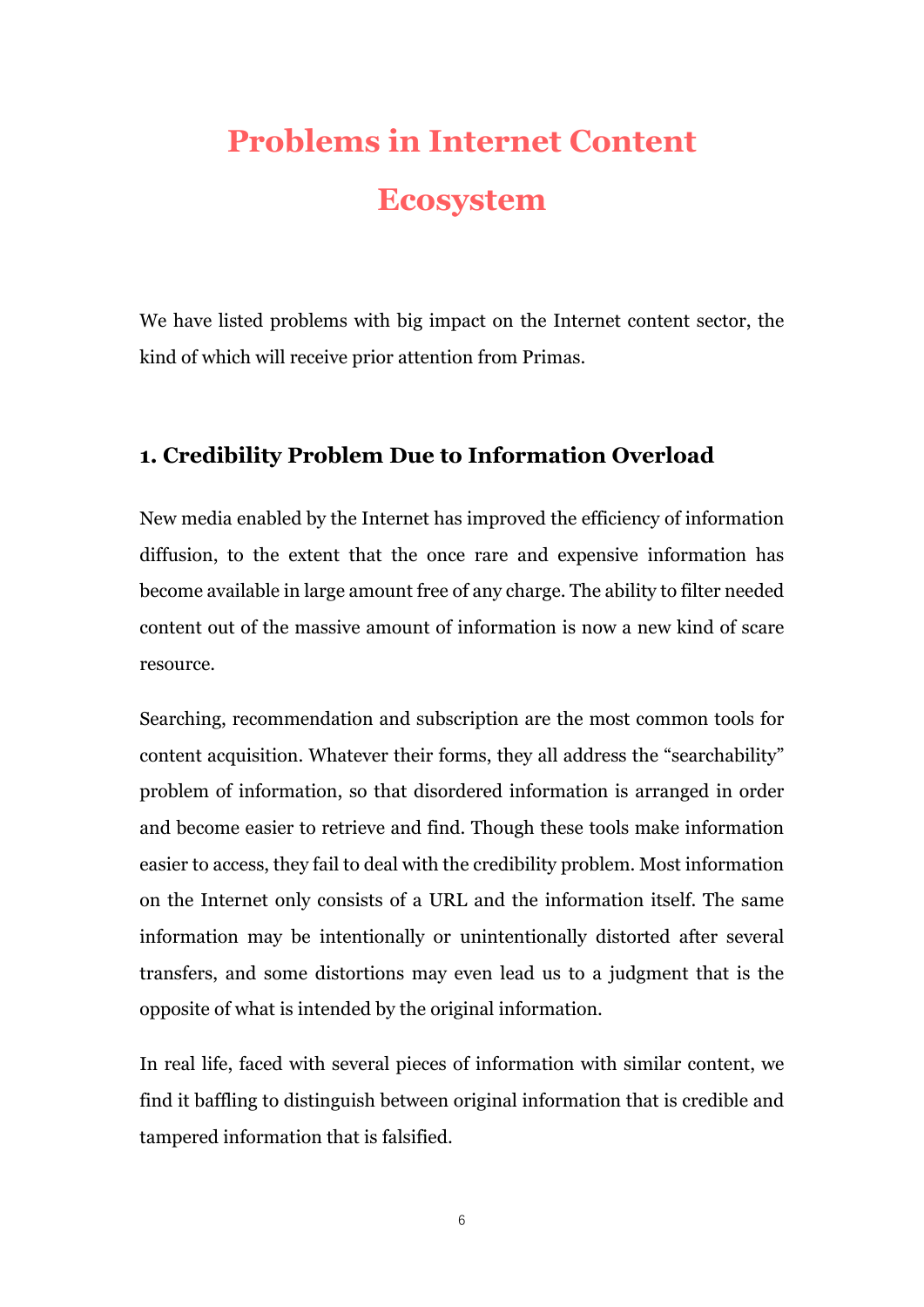#### **Solution: DTCP and Primas DNA**

Primas adds a new layer, protocol and infrastructure named Decentralized Trusted Content Protocol to the Internet to create immutable, traceable metadata to any content. For every content registered with DTCP, Primas generates a globally unique digital fingerprint (Primas DNA), which contains metadata<sup>i</sup> such as author name, publishing time and content fingerprint. When we read a piece of information, we will know for sure the author's credit, the accurate publication time of the original, and the modifications made after creation. This additional metadata will enhance the value of the information itself and may even influence our judgment on its quality.

### <span id="page-6-0"></span>**2. Rampant Plagiarism and Piracy**

Digital content is so easy to copy that it's difficult to protect the rights and interests of its owner. Driven by interests, plagiarism and piracy have been persistently haunting the digital content industry and greatly obstructing the healthy development of the industrial ecosystem. The first cause for such rampancy is the difficulty in tracing content origin. Once published online, digital content tends to be quickly spread, and it will be difficult for those reprinting the content to find its author and source. The second cause is the lack of a mechanism for automatic authorization. Even if the reprinting party manages to find the original author, without a standard authorization process, the cost of communication will be too high for large-scale authorization. The third cause is the difficulty in presenting evidence to prove an infringement. Many infringements are hard to detect, the cost of evidence collection is very high, infringements have thus grown more rampant.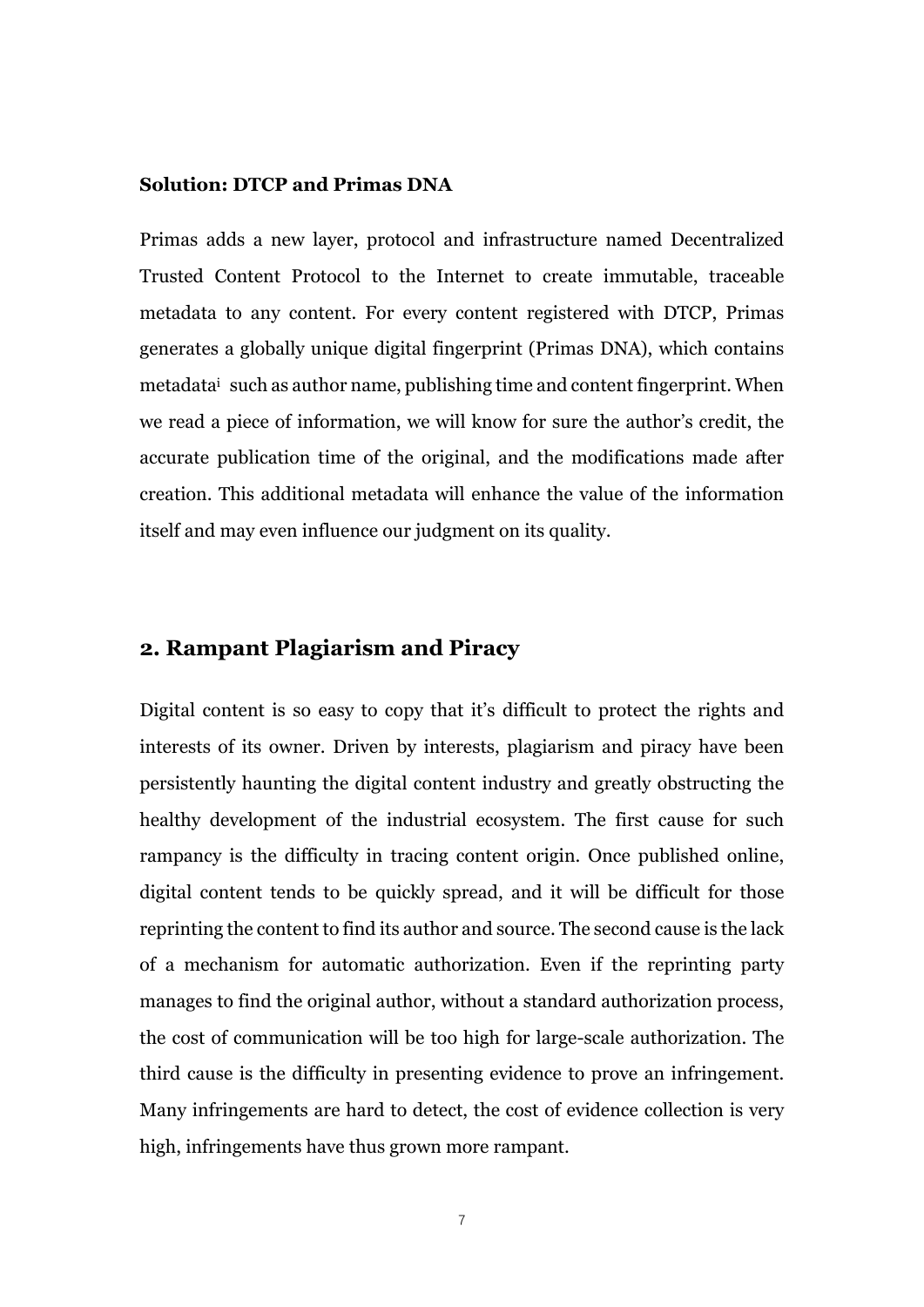## **Solution: Primas DNA, Smart Contract, and Blockchain-based Proof of Existence**

Primas DNA ensures that the origin of content can be traced despite partial tampering. Smart contract can achieve automatic authorization without human intervention. Proof of existence based on blockchain can greatly reduce the cost of evidence collection.

### <span id="page-7-0"></span>**3. Poor Content Quality Due to Attention Economy**

The concept of "free" has long been a common sense on the Internet. After a huge number of users have been attracted using free products and services, advertisements will then be introduced to gain revenue. Advertisement represents the most lasting and mature business model on the Internet and cashing content through advertisement is now the dominant method for value realization. Advertisement is a typical result of attention economy which can generate revenue as long as traffic is attracted. Propelled by interests, many content producers have emerged on the Internet. Working in a pipeline, they try to catch attention with fake titles and indecent content, steal and use other people's articles to gain traffic and profits. In the year of 2016 alone, reported Wechat Media infringements totaled a shocking number of 3.5 million. These bad behaviors, which have been driving out good ones, have seriously squeezed the living space for producers of quality content and wreaked great havoc on the society.

## **Solution: Primas Content Evaluation System and Incentive Mechanism**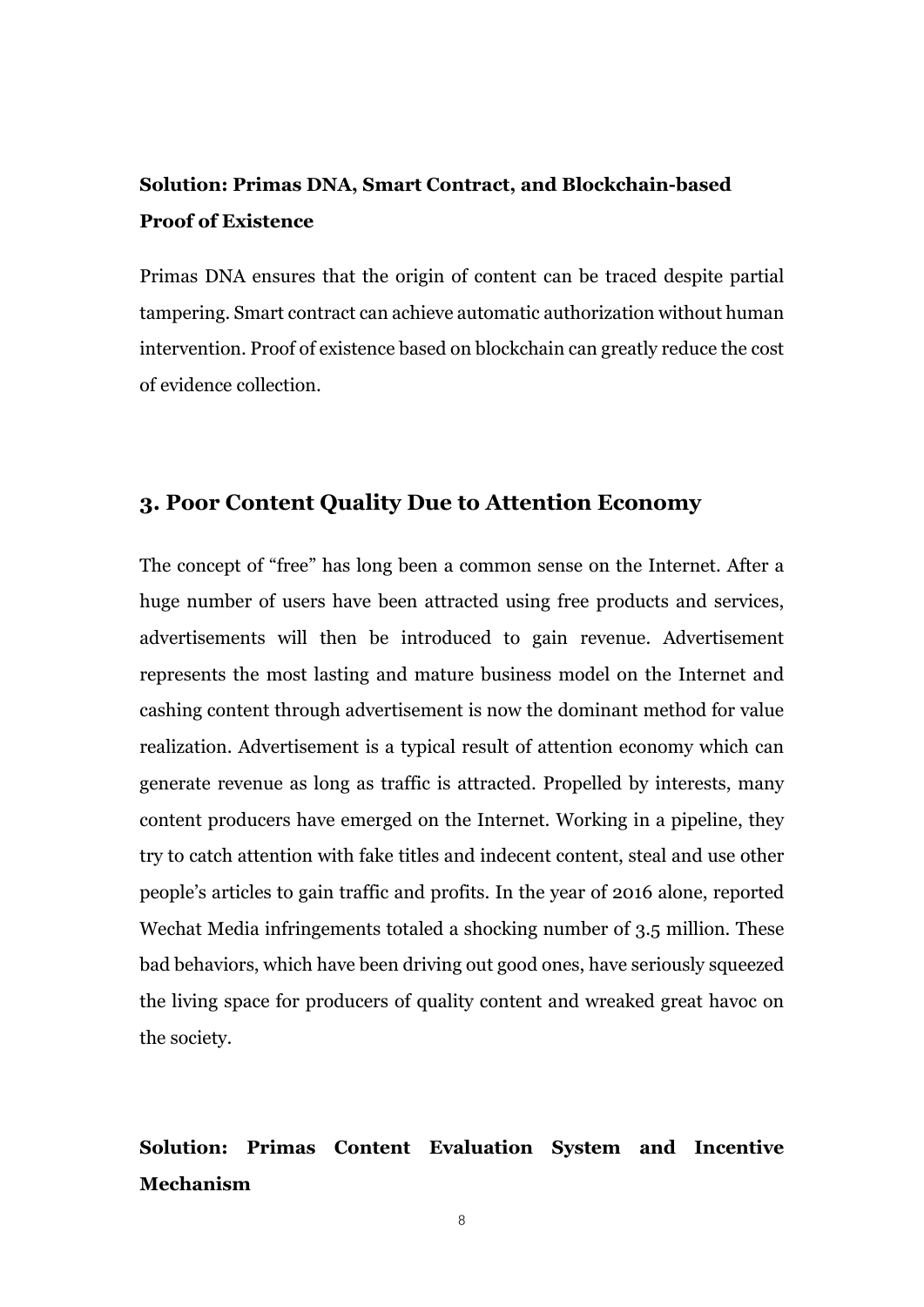Primas establishes a content evaluation system free of traffic manipulation to measure content quality, and improves content quality across the whole community by giving Primas Token reward to producers of quality content.

## <span id="page-8-0"></span>**4. Manipulation of Content Display by Centralized Platform**

As mentioned above, today there are two mainstream means for obtaining content: searching and recommendation.

Searching is the most direct way of obtaining information. Just input what you want and you can quickly get the results from the search engine. Yet problems also exist with search engines. Usually users only give attention to results shown first and other information sources are thus seriously marginalized. Also, out of commercial considerations, search engines are increasingly manipulating the search results. On June 27, the European Union imposed a 2.44 billion Euro antitrust fine on Google, which was accused of abusing its searching advantage to recommend its own services in search results while downplay its competitors.

Recommendation came into existence along with the progress of human society. The modern content recommendation engine can collect and analyze user's personal preferences, predict their preferred content, and proactively recommend it to them. This kind of engine, while greatly reducing the threshold for information access, also brings worse problems. Using algorithms, it recommends content that "we like" and screen away content "we dislike". This way the information we see tend to be narrowed to a smaller scope, trapping us in a small "information bubble".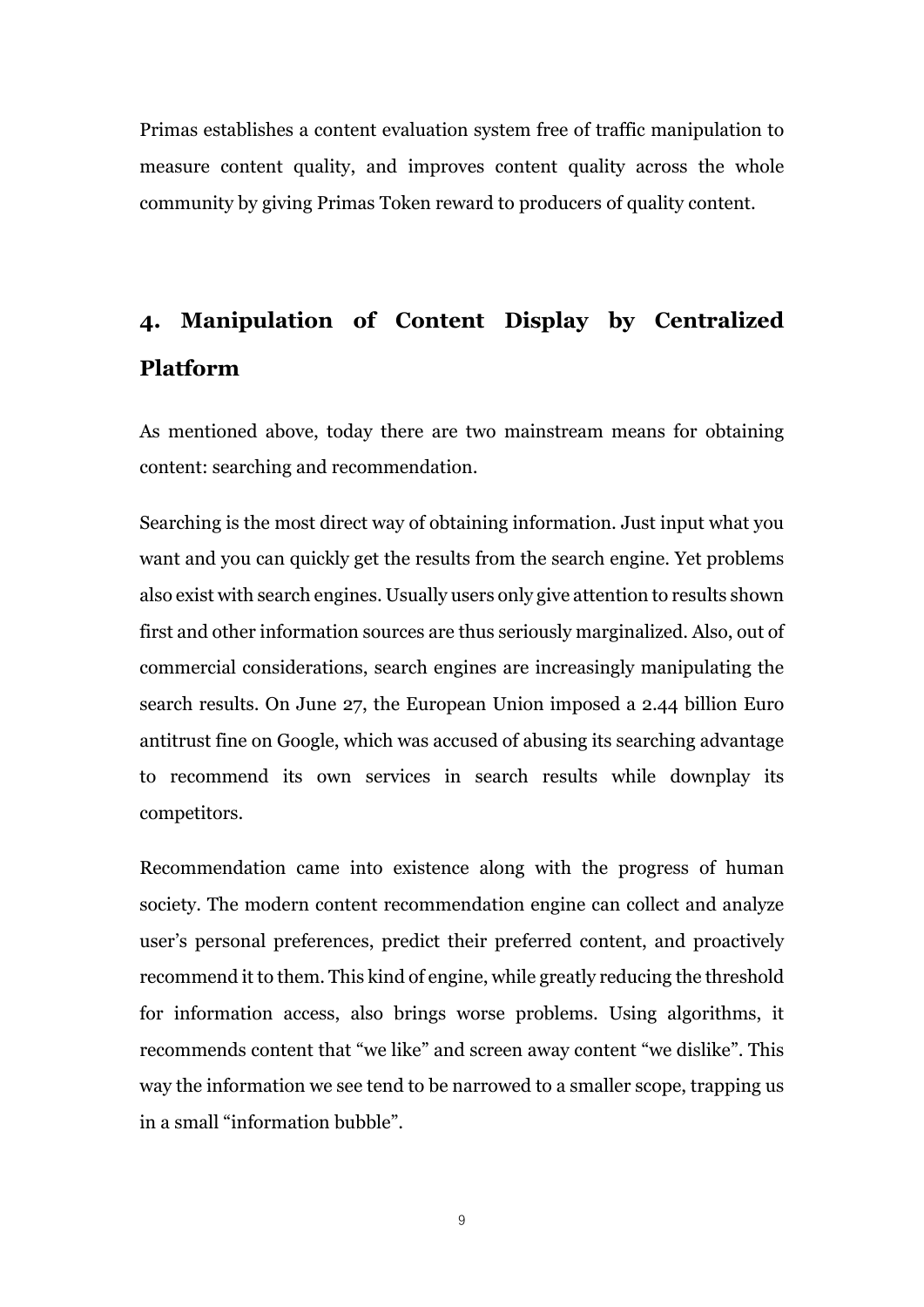Whether it is "searching" or "recommendation", centralized entities select and screen information using machine algorithm. On the one hand, intentional human intervention is hardly avoidable in centralized entities. On the other hand, large-scale application of machine algorithm will unavoidably aggravate the Matthew Effect by which "the rich get richer", leading content display to follow power law distribution at an even faster rate.



Figure 1. Power Law Distribution, by which 20% percent of the content are dominating

#### **Solution: User Self-governance**

On Primas platform, users can choose groups that interest them, which will all be under their own governance free of any control by centralized algorithm. All other algorithms related to content display are open-sourced and transparent, and users can also join the optimization of these algorithms.

### <span id="page-9-0"></span>**5. Privacy Problem and Data Abuse**

When we use search engines and content applications, large amount of our usage data are being collected by background programs. For example, user's characteristics can be recorded using account registration information and data on reading history. Mostly it is not the content producers that benefit from these data, but the centralized platforms. With these data, user's identity and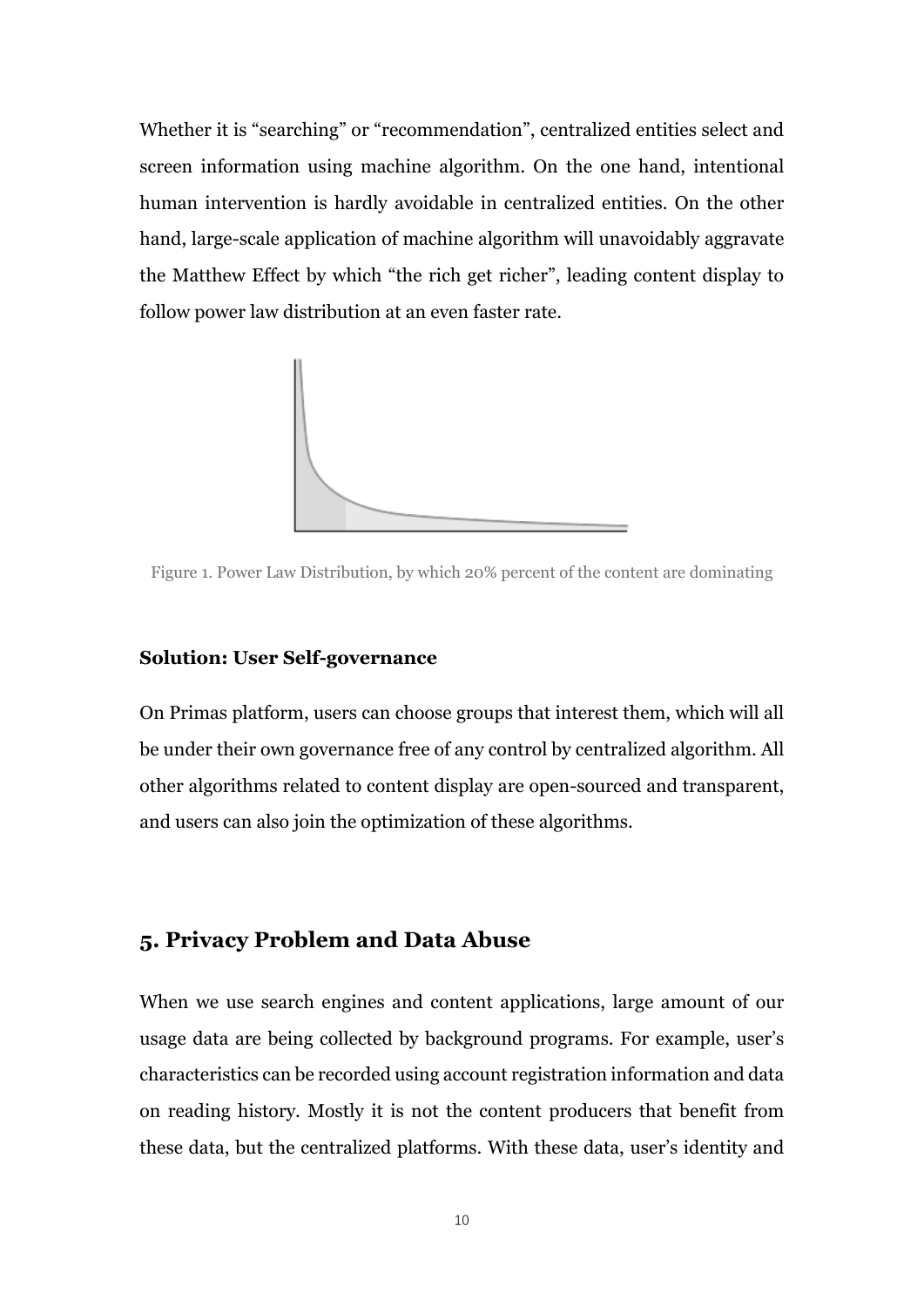online habits can be easily checked, and may even be stolen by platform staff and sold on the black market.

## **Solution: Full Protection for Data Privacy Using Blockchain Technology**

In Primas network, information that must be disclosed will be available in a public and transparent manner, and will be recorded on Blockchain, e.g. information on author's name and transaction, etc. Information on user's browsing history and privacy will not be recorded and uploaded.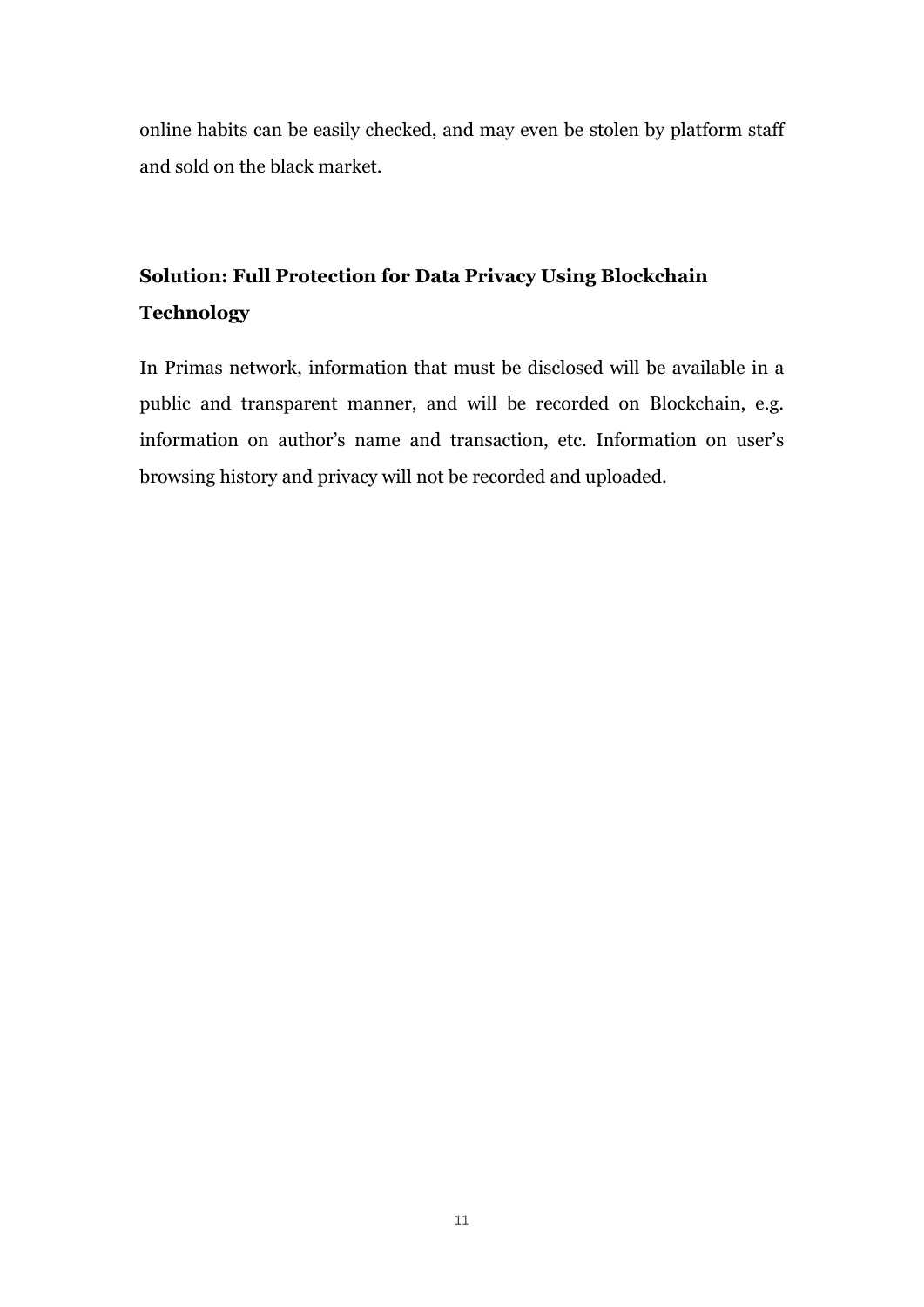## <span id="page-11-0"></span>**System Design**

## <span id="page-11-1"></span>**Overall Architecture of the System**



Figure 2. Primas System Overall Architecture

Primas is built on top of the Ethereum. The key logics are implemented using smart contract. Core data is written into blockchain, and the content data is stored on IPFS.

At the upper layer of Blockchain is Primas Node which operates the decentralized crawlers, calls external services and runs complex computation. Primas Node is directly connected to Blockchain and calls smart contract to complete key operations and to write and validate data. For example, it can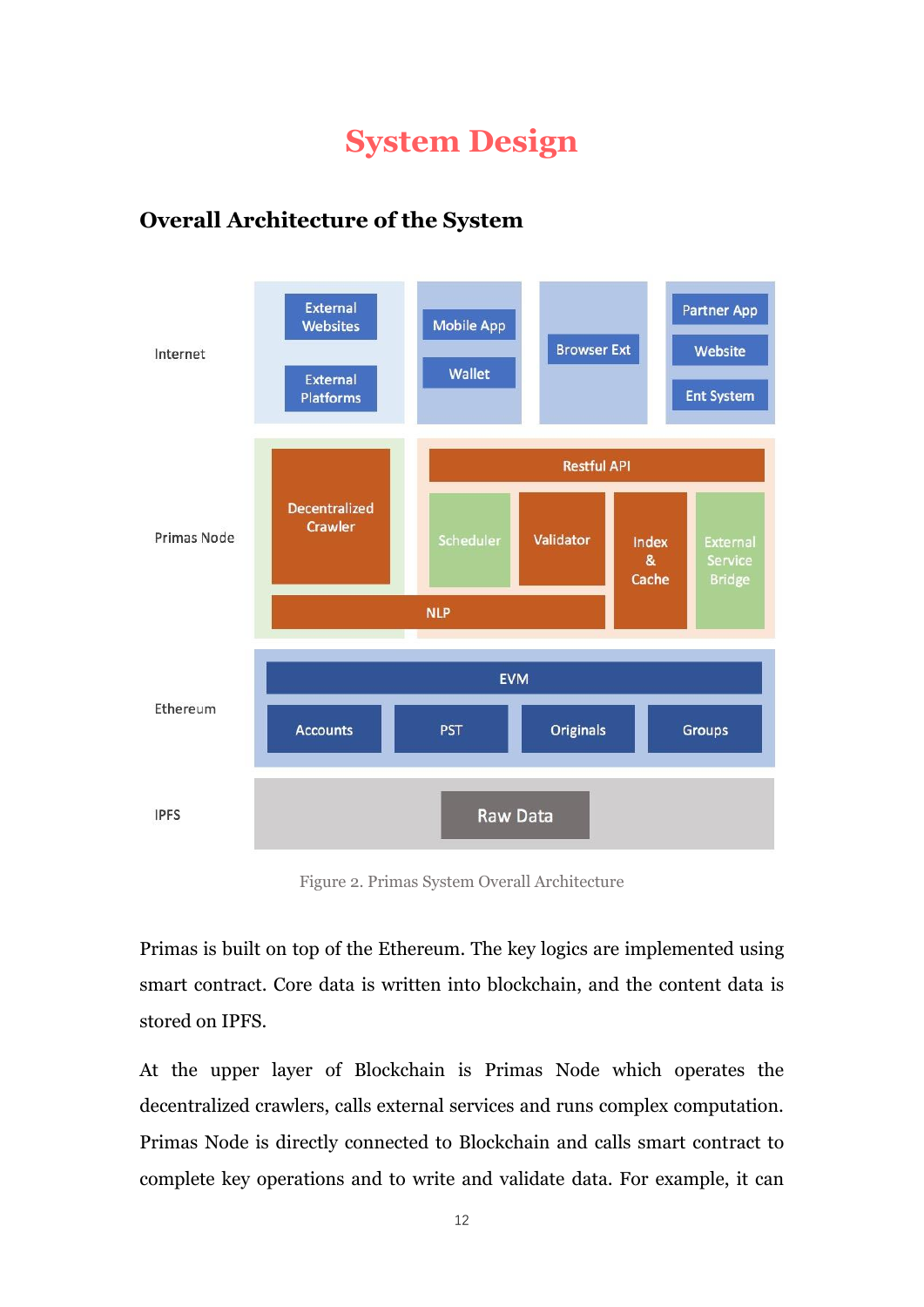connect with Yuanben's services to achieve accurate proof of existence, collect electronic evidence and ensure its legal validity. Primas Node also offers Restful API for all clients and speeds up client access with functions like distributed data caching and indexing.

At the upper layer of Primas Node are clients directly used by users, including Primas mobile application for Android and iOS, browser extension, etc. In addition to using Primas clients, any entity or individual (third party applications, Wechat Public Accounts, websites, enterprise systems, etc.) can connect with Primas Node to join the Primas ecosystem.

## <span id="page-12-0"></span>**DTCP and Primas DNA**

Trust is a missing critical component to the existing content ecosystem. Primas tries to build a new layer on top of the Internet to solve this problem. This layer contains blockchain based infrastructure and a new protocol named Decentralized Trusted Content Protocol, or DTCP. The aim of DTCP is to become the standard of content metadata that utilized by the whole content industry. By adding immutable metadata to content using blockchain, DTCP provides another dimension of information to the content, helping us understand it in a whole new perspective.

DTCP metadata contains properties such as the publishing time, author's details and original content hash that makes the content more authentic. There're also properties make it easier to spread such as the authorization license, similarity fingerprint. Usability properties such as the category of the content is also recorded in DTCP since they are important in content usage and easy to be lost during content spreading.

For every original article published with DTCP, a "Primas DNA" will be generated as its unique ID. Together with the content, Primas DNA will be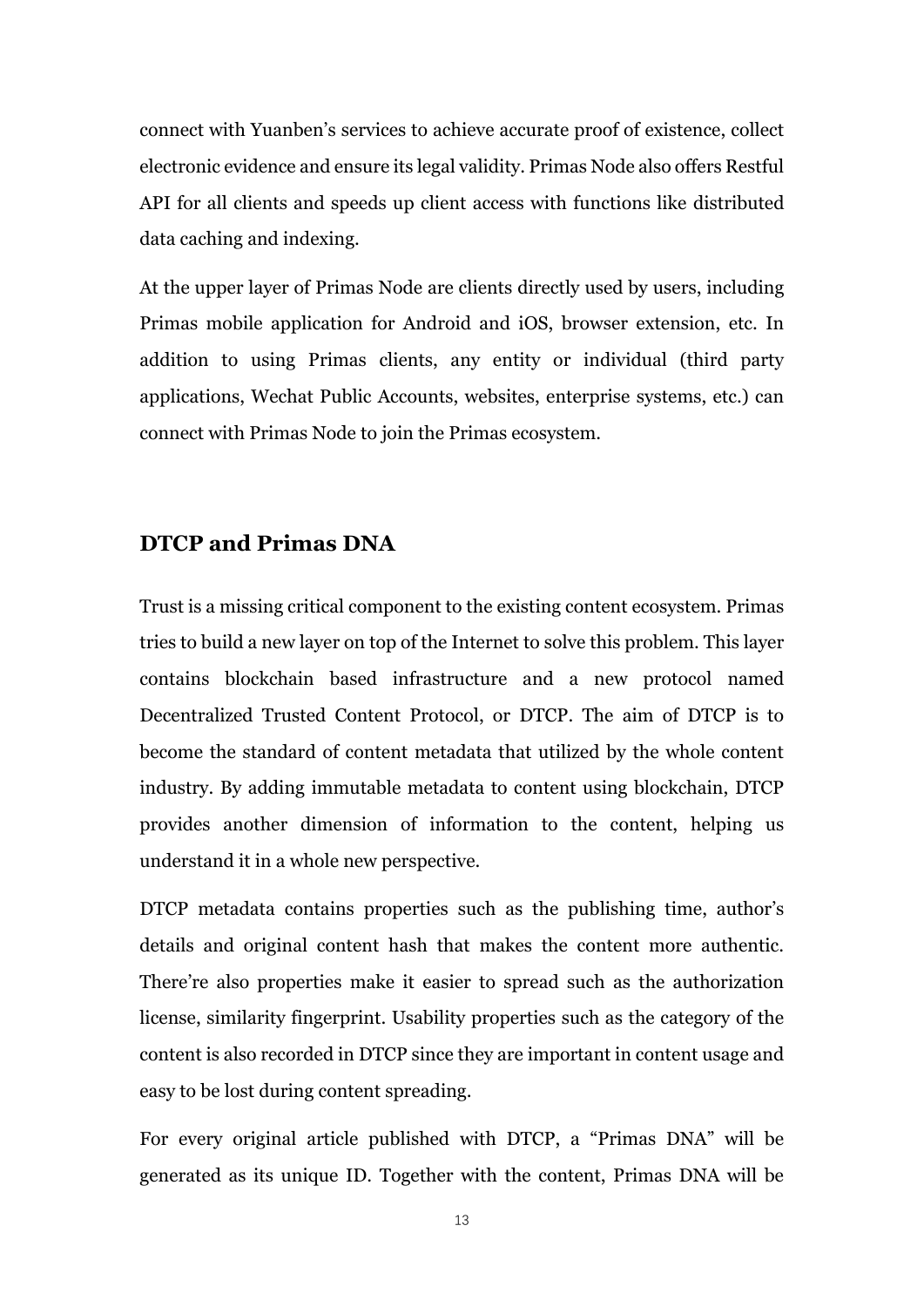spread across the whole network as a guarantee for content credibility. Any readers can conveniently verify the consistency between the content and its DNA to make sure that what is being read is an original free of any tampering.



Figure 1. Primas DNA

Primas DNA is a proof for author's originality. It can work with an author's secret key to prove his/her content ownership, and can work with block data to prove that an article was published earlier than unauthorized reproduction. Together they can prove the originality of the content because of the immutability of these data.

Primas DNA is a decentralized interface for content sourcing. Despite numerous reproductions to any places, readers can still use this DNA to track the complete reproduction path, see authorization license of the original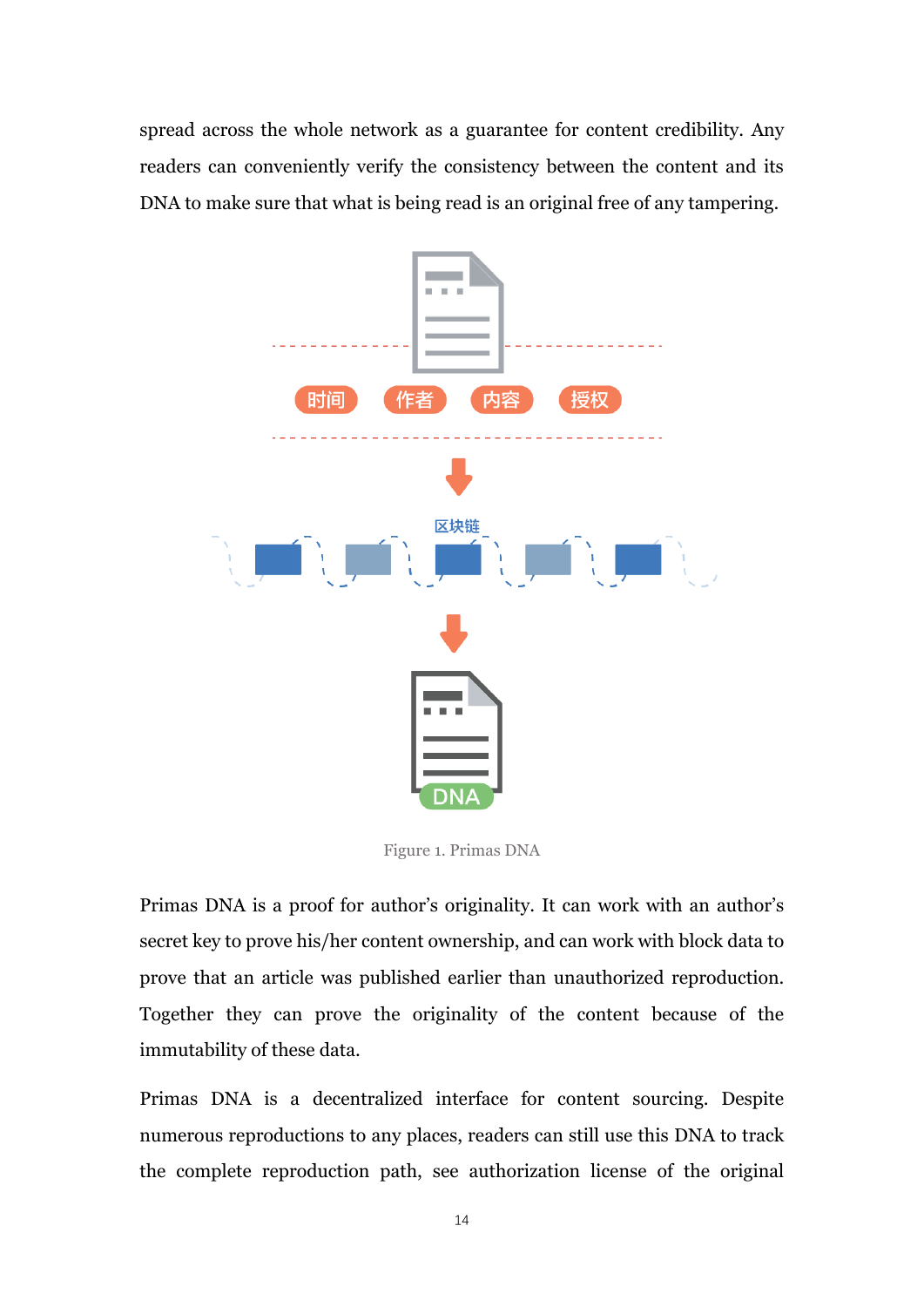content, and obtain new authorizations.

Even if DNA is lost in the process of spreading (e.g. intentionally deleted), the original content can still be found on the blockchain based on content fragment. Primas browser extensions and mobile clients can help users solve this problem quickly. When a browser with such extension is used to view content, or when Primas mobile clients are used to read shared content, all the origin-tracing information will be shown immediately as long as the content has been registered on Blockchain, regardless of the presence or absence of DNA.

Primas will also provide various SDKs and APIs so that any third-party websites, platforms and mobile clients in the ecosystem can quickly acquire the functions to generate DNA, protect content and trace its origin. Primas is committed to adding DTCP to all quality content on the Internet and solving the problem at its source, so as to address credibility challenges for Internet content due to the absence of ID information.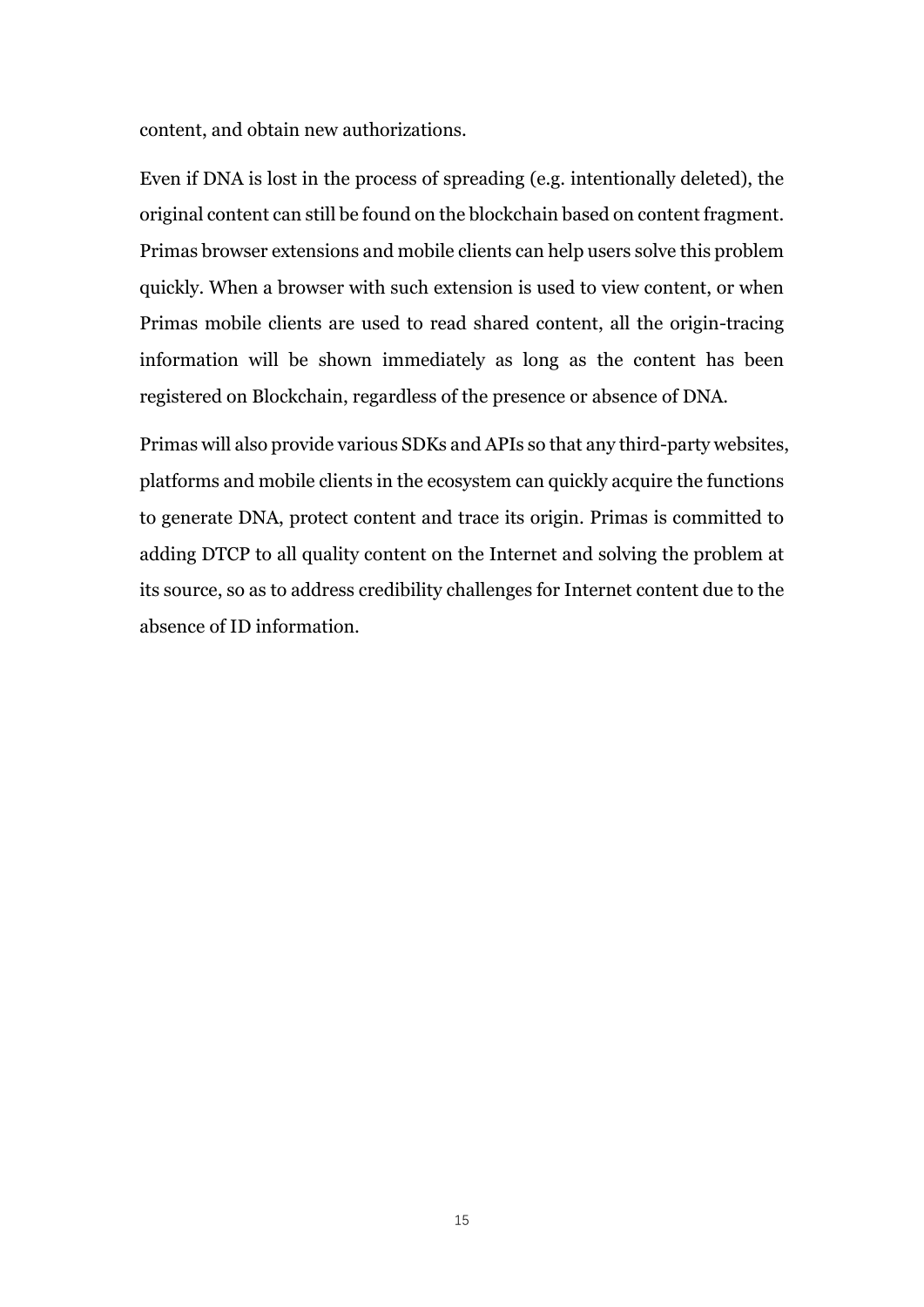## Internet



Figure 4. Origin Tracing in an Open Ecosystem Using DNA

## <span id="page-15-0"></span>**User Identity and Credit Rating**

Every user has a unique identity in Primas network. This unique identity ensures the construction of a credit system which is an indispensable step for protection of original content. It is also very helpful in building quality content community, reducing the spread of fake information and curbing irresponsible remarks.

Primas aims to construct an open ecosystem for valuable content that covers not only end users such as original authors and readers, but also media entities, enterprises and other media platforms. Primas supports account namespace which properly addresses identity issue for authors from other media platforms.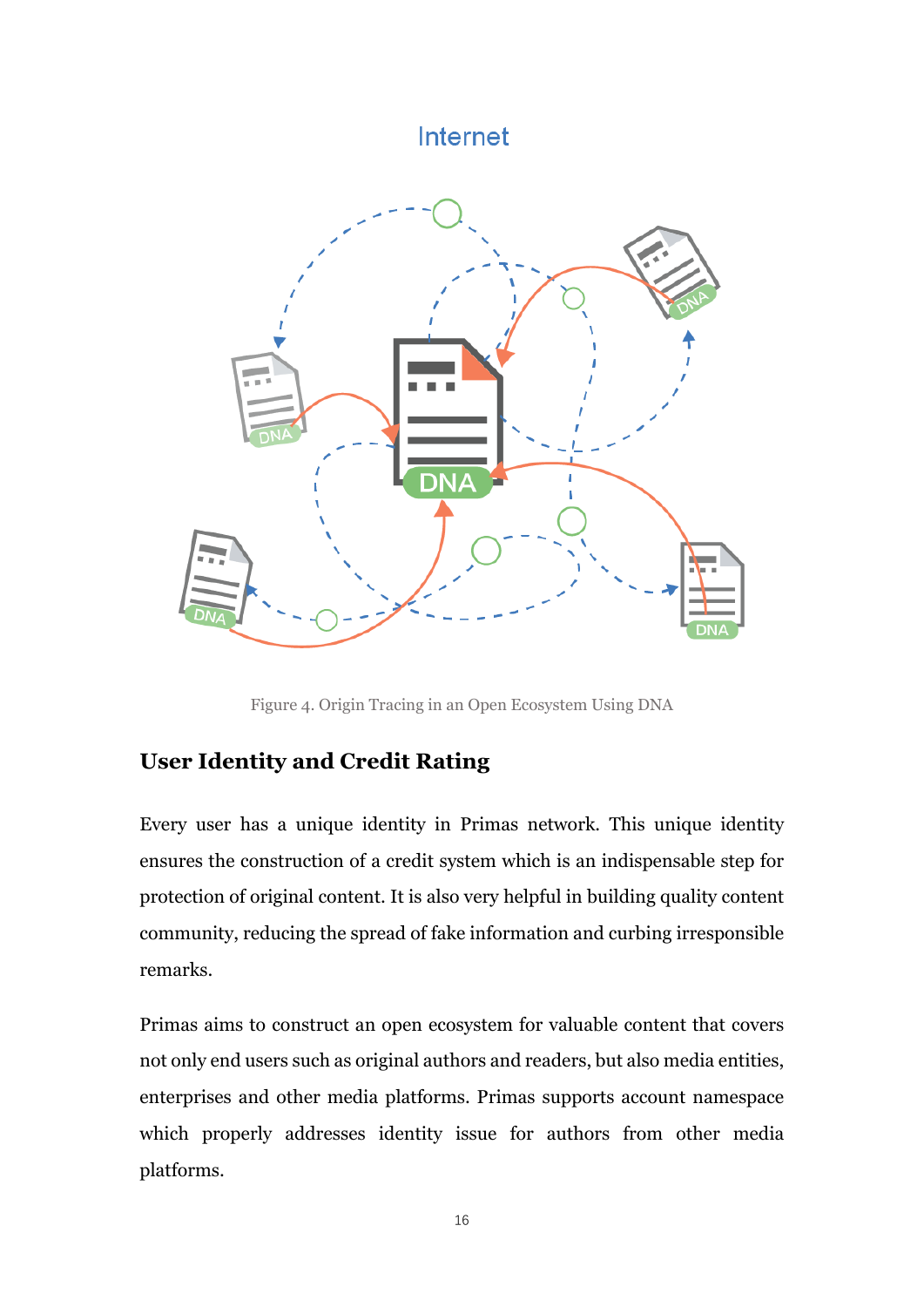For every account, Primas will calculate its credit rating, which will be decided by a combination of factors such as number and quality of published content, and number of PSTs in it. Credit rating will also be part of the indicators used for evaluating an author's published content.

One of the applications for credit rating is to handle content infringement. Primas arranges a mechanism for reporting infringement, and the reports will be processed by several verification nodes elected by the community. If infringement is confirmed by the verification nodes, certain number of locked PSTs will be deducted from the infringer's account as punishment. On top of this, adjustment will be made to the infringer's credit rating to affect content publishing and benefits acquisition in the future.

#### <span id="page-16-0"></span>**Group Economy**

Due to complex dimensions involved, there are still many difficulties in quantifying the concept of content quality and defining the quality evaluation method. In practice, social recommendation is a method that is more efficient than recommendation based on algorithms. Aside from introducing multidimensional metadata to improve information quality, Primas will establish social groups to gather those with shared interests, shared values and shared expectations, to further evaluate information credibility inside the system.

On Primas mobile clients, social group is the main organizational structure for information. After content is published inside a group, whether it is original or introduced from external sources, it will be evaluated by group members in its further dissemination. The quality of a group is decided by content contributed by all its members, and the rating of a group will also influence quality evaluation of content in the group. To avoid quality deterioration, all users must have a small PST reservation before joining a group. The minimum requirement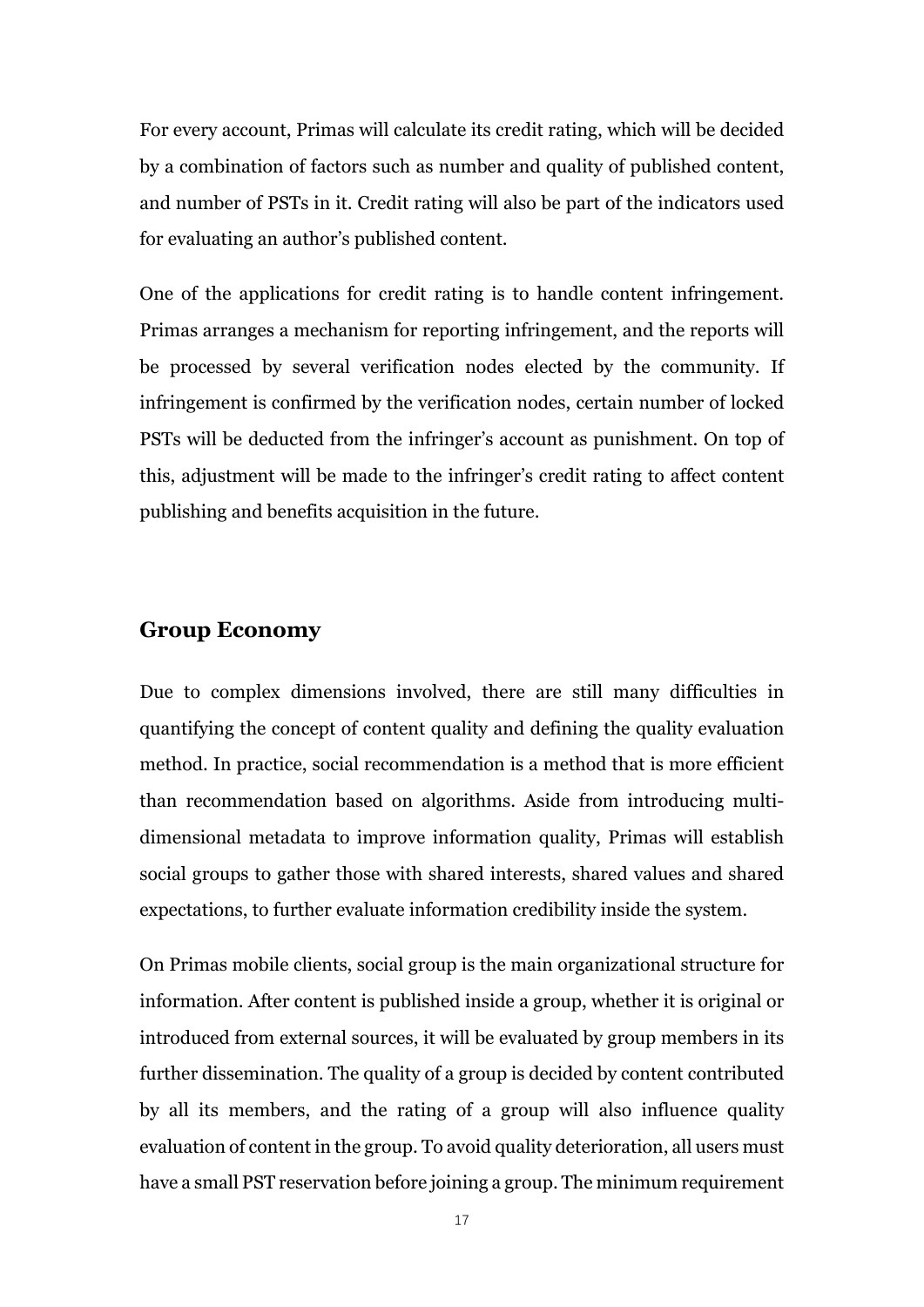for PST reservation will be decided upon establishment of the group, or will be decided by voting among group members.

Social group is also a self-governing organization, in which all members enjoy a share of the group interests. The group receives PST reward from the system for its development and improved quality, which will be distributed among its members based on their per capita contributions. Any destructive or disruptive behaviors may face unanimous resistance from all group members or even be subject to expulsion from the group.

Traditional social groups can be very weak, as they are often easily used by some individuals to spread fake information. The trust mechanism of Blockchain can remedy this defect to prevent malicious information attack on the group. Primas also applies the economic concept of incentives in social groups to enhance their potential for self-improvement.



Figure 5. Content group governed by its own members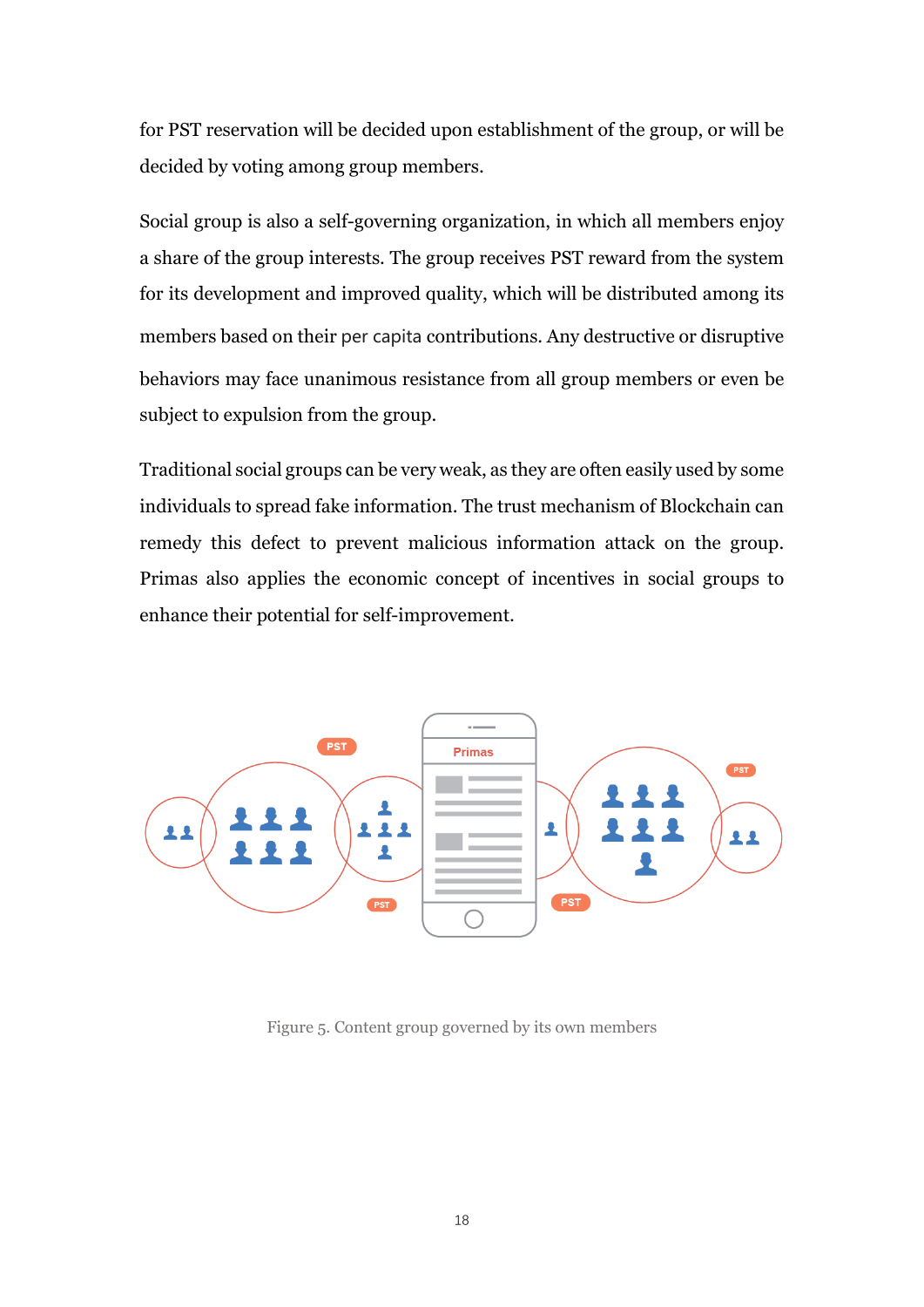### <span id="page-18-0"></span>**Content Quality Evaluation**

Primas designs a completely new open system for content evaluation. Under this system, evaluation of an article is not just the click-based computation, but one that comprehensively measures factors such as social recommendation, content dissemination and author's credit to make intensive and extensive value assessment.

Based on reader behavior intensity, interaction between readers and content can be ranked in ascending order as click, like, review, reposting and reproduction. The higher the intensity of reader behavior, the bigger its contribution to content evaluation. Reposting is a better demonstration of content value than several likes, and so is reproduction compared to reposting. To accurately assess content quality, all the factors must be comprehensively measured. Primas evaluation system adopts interactive indicators of like, review, reposting and reprinting:

$$
V_c^t = \sum_{i=1}^3 \sum_{j=1}^{c_i^t} \alpha_i H P_j \Gamma_j + \beta \sum_{j=1}^{d^t} H P_j \Gamma_j S_j
$$

In this formula,  $V_c^t$  is the value of content c at the time of t;  $\alpha_1, \alpha_2, \alpha_3$  and  $\beta$ respectively represent the weight of like, review, reposting and reprinting;  $c_i^t$ is the number of the i type interactive operation at a given time window of t; and  $\Gamma_j^t$  is the user's credit rating at the j<sup>th</sup> interactive operation. Similar to the Voting Power idea of Steem<sup>iii</sup>, HP<sub>j</sub> is the value of user's power during interactive operation.

$$
HP_j = \left. PST_j / \left\{ \frac{C_j}{1 + e^{\theta - C_j}} + \theta \right\} \right.
$$

In this formula,  $PST_j$  is the balance of unlocked PST in user's account at the j <sup>th</sup> interactive operation;  $C_j$  is the total number of user's interactive operations within a given time window at the time of the j <sup>th</sup> interactive operation; and  $\theta$ is a threshold. In case of frequent interactive operations within a certain period,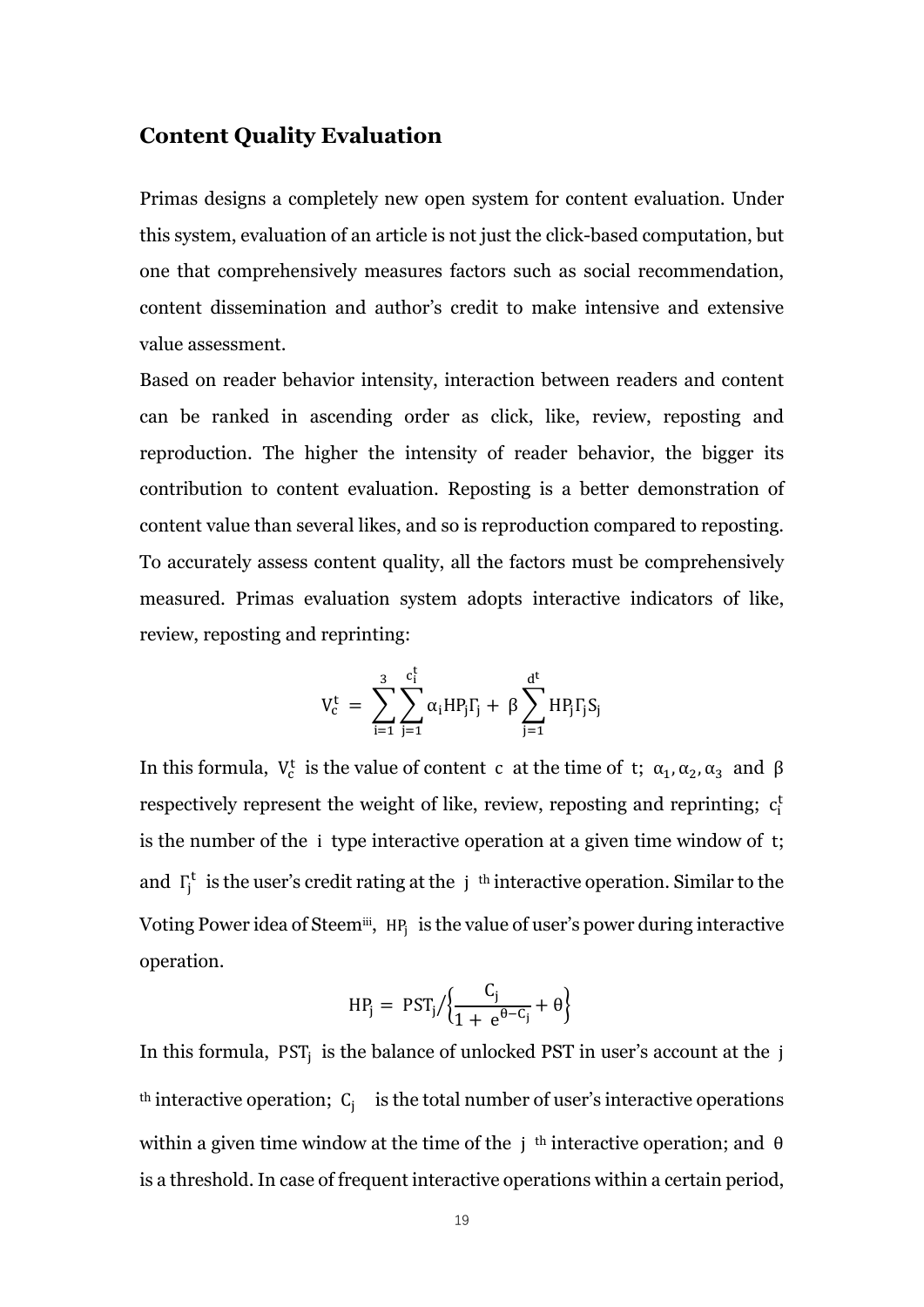HP will keep decreasing and consequently the influence of this user's operation on content evaluation will also keep diminishing. After such frequent operation stops, HP will recover over time. For reproduction, additional consideration needs to be given to quality factor  $S_i$  of the reproduction activity:

$$
S_i = \frac{s_i}{\sum_j s_j}
$$

$$
s_i = \sum_{i=1}^{C_a} \left[\frac{1}{C_i}\sum_{C_i}V_{C_i}\right] \cdot \textcolor{blue}{C_a C_p^2}
$$

 $S_i$  is got after normalizing quality value  $s_i$  of the reprinting activity, while  $s_i$ is got after calculation of content value, author number and total crawler number involved in all the reprinting activities. In this formula,  $C_a$  is the total number of authors while  $C_p$  is the total number of crawlers. At the same time,  $s_i$  is used to prevent cheating by an individual author or individual crawler which may dishonestly gain reward through automatic reprinting. Since the definition of  $s_i$  includes the content value of  $V_c^t$ , the calculation of  $s_i$  is a process of iteration. For a new reprinting activity, its value is initially set at a small fixed number. As more reprinting take place on its basis, the quality value will be updated continuously and will finally influence the evaluation of a new content.

Indicators of likes, reviews and shares are measured in Primas mobile application. Content reproduction have been difficult to measure as they all take place outside the system. Primas has innovatively designed the decentralized crawler system which is capable of measuring the extent of content diffusion across the whole network and the importance of media involved. By introducing the indicator of reproduction, Primas will make more comprehensive and more objective assessment of content quality.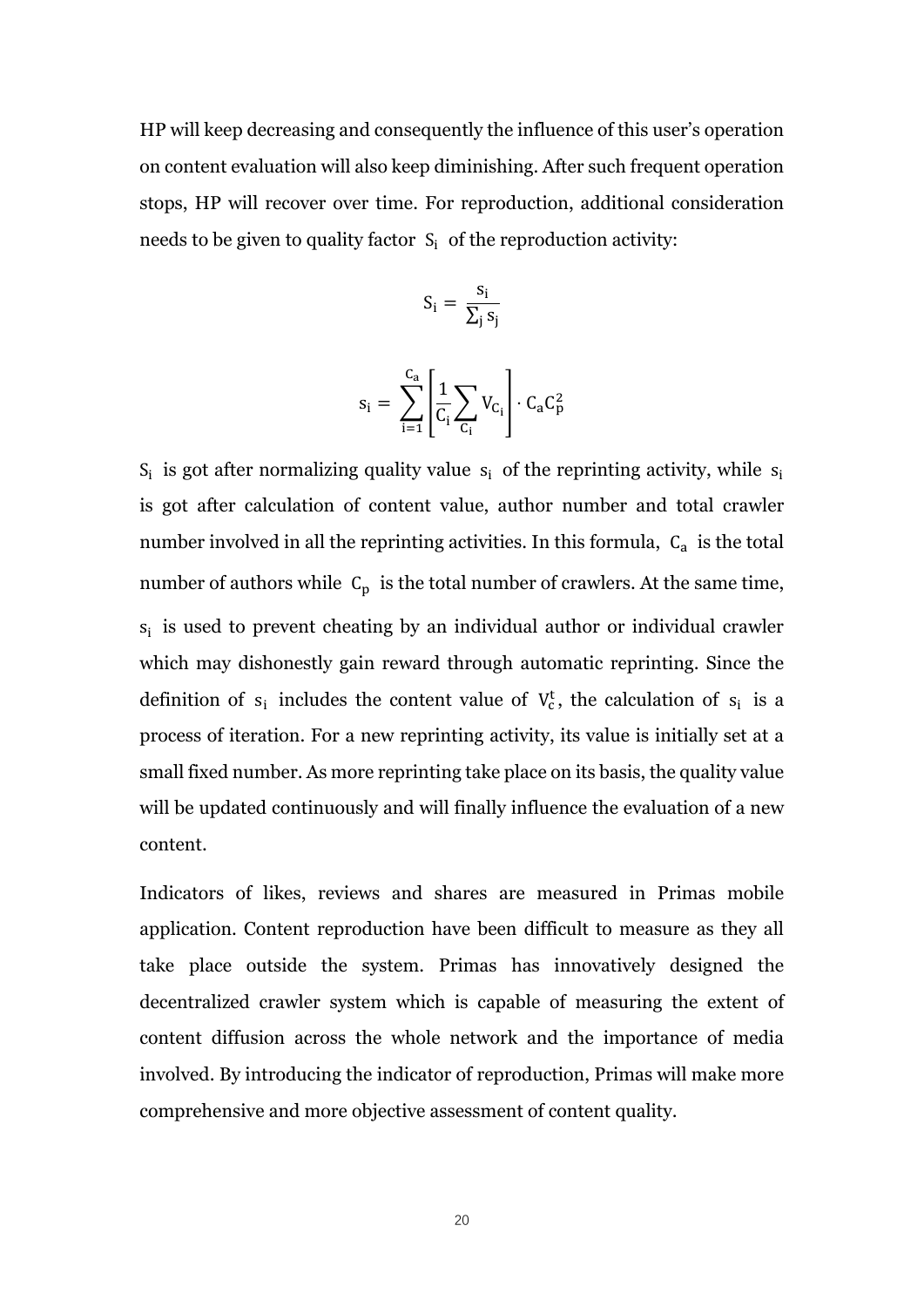### <span id="page-20-0"></span>**Decentralized Crawler**

Primas has implemented the first decentralized crawler system on Blockchain. Distinct from their traditional counterparts, the crawler system of Primas is used to track all the reproductions of an article across the whole network. Together with Primas DNA, it can provide unprecedented copyright protection for community original authors. At the same time, it offers content origin traceability, content reliability and certain content authentication to readers.

To help original authors track the spread of their articles on the Internet, Yuanben has designed the Hawkeye whole-network reproduction monitor system. Using crawler system and Natural Language Processing (NLP) technology, we can identify reproduction of content originally published on Blockchain across the whole network (including but not limited to Twitter, WeChat Public Account, personal blogs, etc). Regardless of any amendments, additions, deletions or paragraph rearrangements to the content, Hawkeye can still find the edited and reposted articles by comparing text similarities. Hawkeye is one of the best received core functions of Yuanben.

To bring benefits to more users, we will use Hawkeye as the basis for Primas decentralized crawler system. Combined with community incentives, Hawkeye will have a greatly boosted capacity, promoting content traceability and copyright protection to a new level unseen before.

It needs to be pointed out that decentralized crawler is just an automatic tool for tracking reproduction. For Primas, the core lies in the verification and recording of reproduction. In addition to decentralized crawler, several other methods can also be used to report reproduction. For example, Primas has designed a browser extension, which, among its core functions, can help readers trace content origin in an open environment (e.g. when a user reads an article, the extension can give an alert using data recorded on Blockchain that the article has been tampered). This function is also capable of marking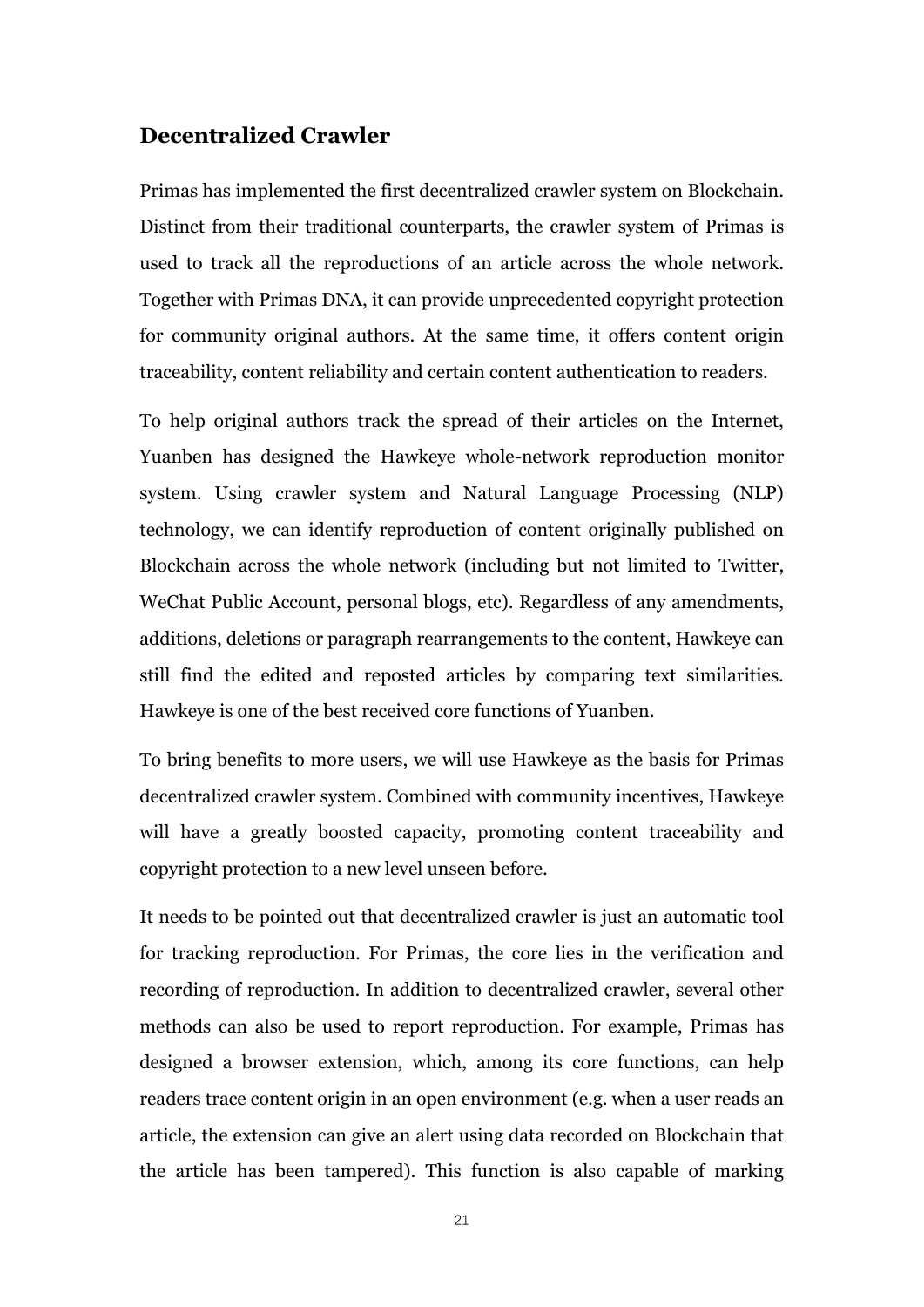reproduction. If a user reads a reproduced article which is not marked as so on blockchain, this article will be automatically submitted to blockchain for verification and marking. This way all the browsers with this extension are turned to nodes capable of tracking reproduction.

Also, a task scheduling system is embedded into the decentralized crawler to minimize waste of resources caused by crawlers competing for tasks. Though this task scheduling system can greatly reduce waste of resources, due to the nature of decentralized system, some of the wastes are unavoidable.



Figure 6. Decentralized Crawler System tracking the spread of content across the whole network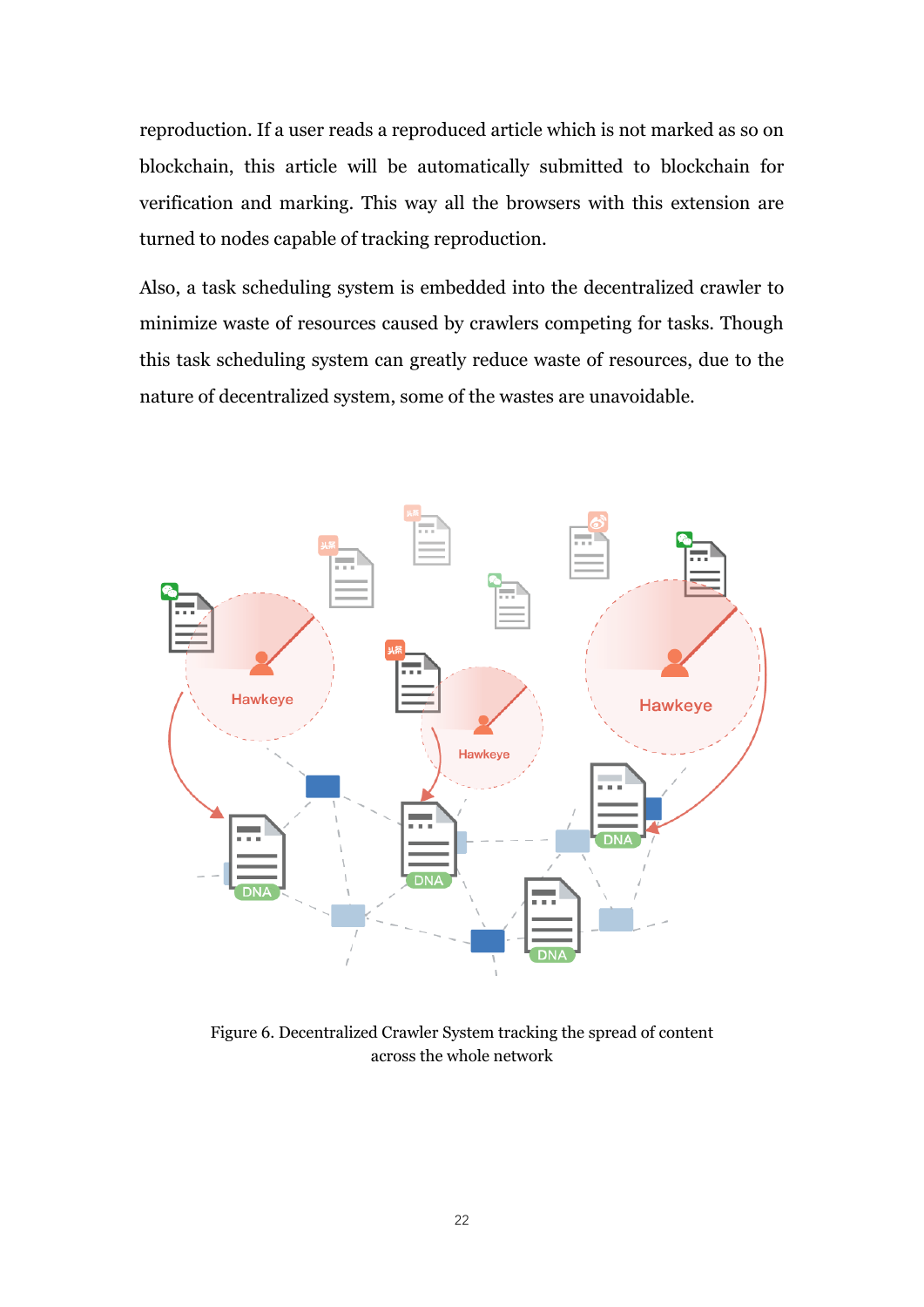## <span id="page-22-0"></span>**Decentralized Storage**

Primas uses IPFS to store content data, including texts and images, etc. This separation of content data from blockchain can effectively save blockchain resources and boost blockchain processing capacity.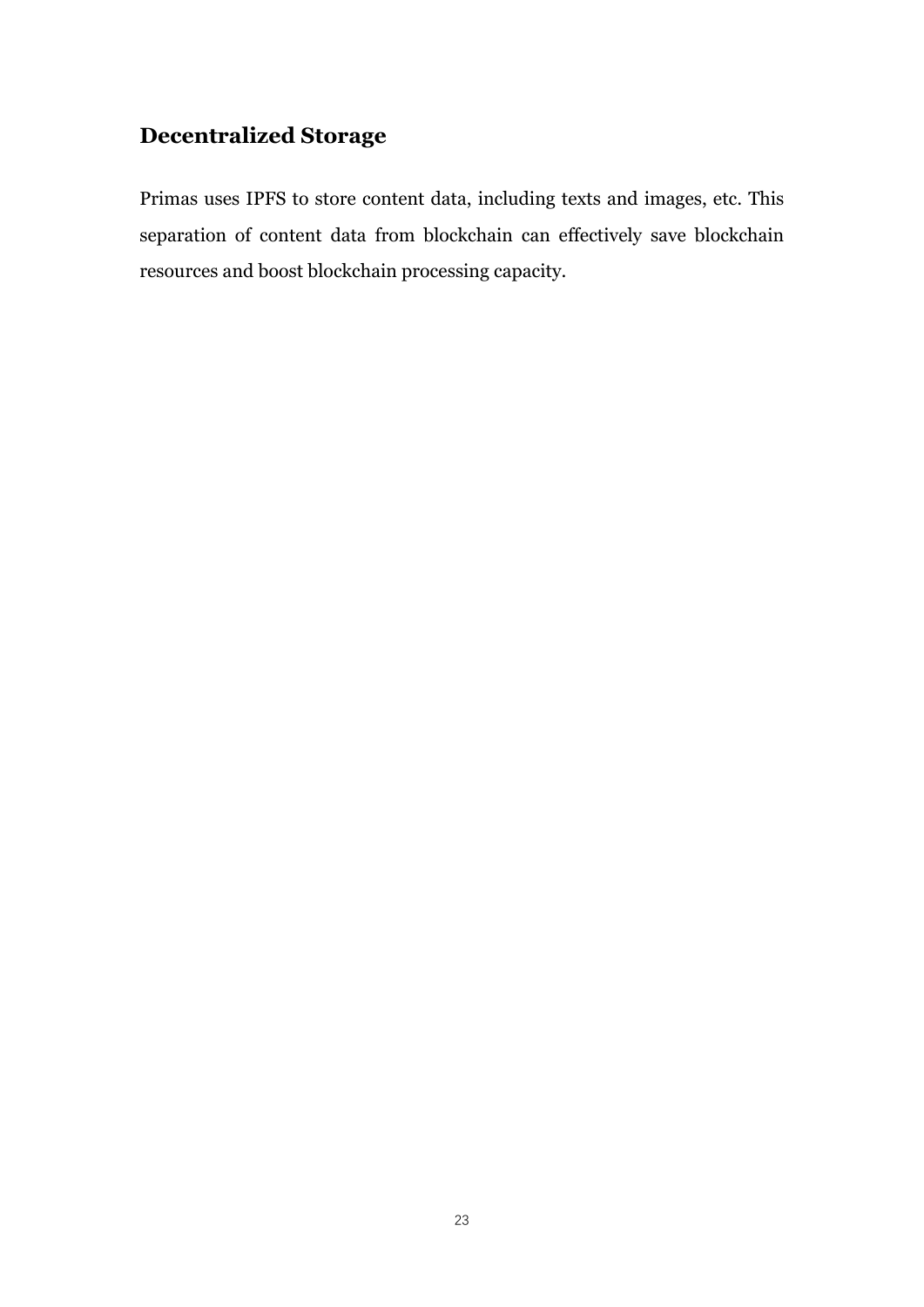## **Primas Token (PST)**

<span id="page-23-0"></span>One of the circles for value flow in Primas is community incentive. In our design, PST is an inflationary system, in which certain proportion of additional PSTs will be issued annually. The inflation rate will decrease every year until zero. All these additional PSTs will be included into an incentive pool to be used for rewarding quality content, quality groups, quality recommendations and marking of reproduction. Driven by such incentives, participants, quality content and community quality will increase and the unit price of PST will also rise to benefit its holders. This is a positive cycle that will in the long run enhance the healthy progress of the community and PST holders.

In Primas system, there is no direct depletion of Tokens. however, upon some operations (e.g. account registration, content production) that bring incentives, some Tokens will be locked to restrict the number of allowed operations within a period of time. Some of the locking will be permanent while most of them will be cancelled after some time. With the expansion of Primas community, the total number of Tokens locked within a given system time will keep rising. On the whole, as the community develops, the amount of circulating Tokens inside the system will keep diminishing.

Another circle for value flow in Primas is the payment required for transactions, such as paid reprinting, the like function or other payment requirements to be introduced in the future. For all the payment requirements, PST is need. Better content will create more payment requirements and consequently PSTs will be running short and gaining more value. Also, if more frequent operations are needed (e.g. large media planning to simultaneously publish more content, readers intending to join more groups), more PSTs need to be purchased.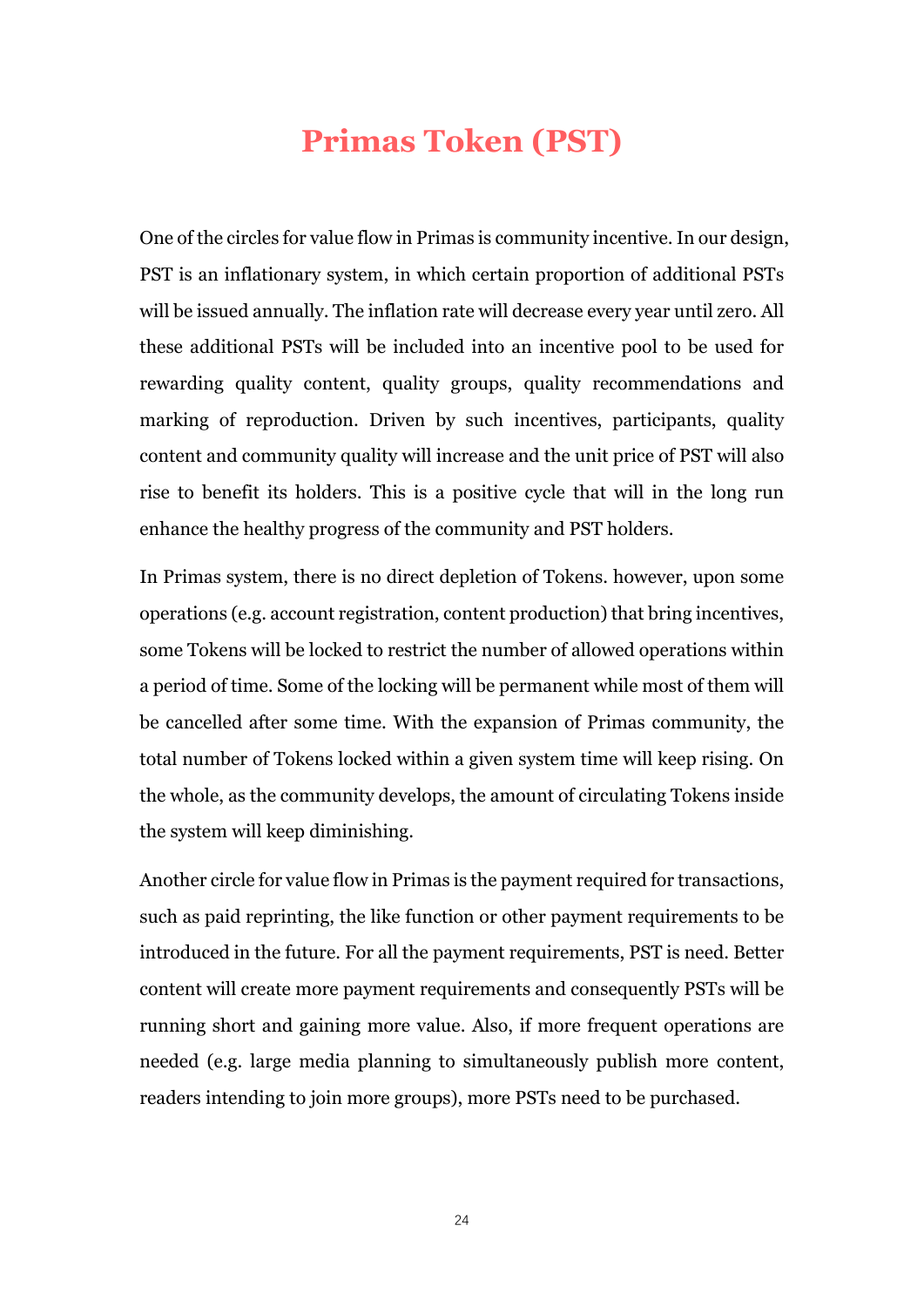#### <span id="page-24-0"></span>**Use of PST**

### **Account Registration**

To obtain the right to publish content, some number of PSTs in an author's account must be locked. Such locking is permanent and linked with the credit system of the account. If plagiarism is reported and confirmed, some PSTs will be deducted by the system as a punishment. Authors may unlock this portion of PSTs at any time, but upon the unlocking, the right to publish content and acquire benefits will be lost immediately.

Authors must also ensure that PST balance in their account is above the minimum requirement, so that payment can be made for IPFS storage and other charges.

#### **Content Creation**

For the creation of every article, some PSTs must be locked, which will be released 7 days later. This will to some extent reduce the amount of low-quality content in the community. Individual authors can only publish a limited number of articles within a certain period of time. If large media entities and enterprises need to publish more articles, they can deposit additional PSTs into their account to realize the operation.

#### **Founding and Joining Content Groups**

To found or join a group, some PSTs will be locked, which will be released only after the user disbands or leaves the group.If a user wants to create or join more groups, more PSTs need to be purchased and put into his/her account. The number of PSTs to be locked for joining a group will be decided by the founder during the founding process. To achieve self-governing of a group, its members can initiate a voting to expel a certain individual, whose PSTs locked for the group will be transferred into the incentive pool and distributed to users with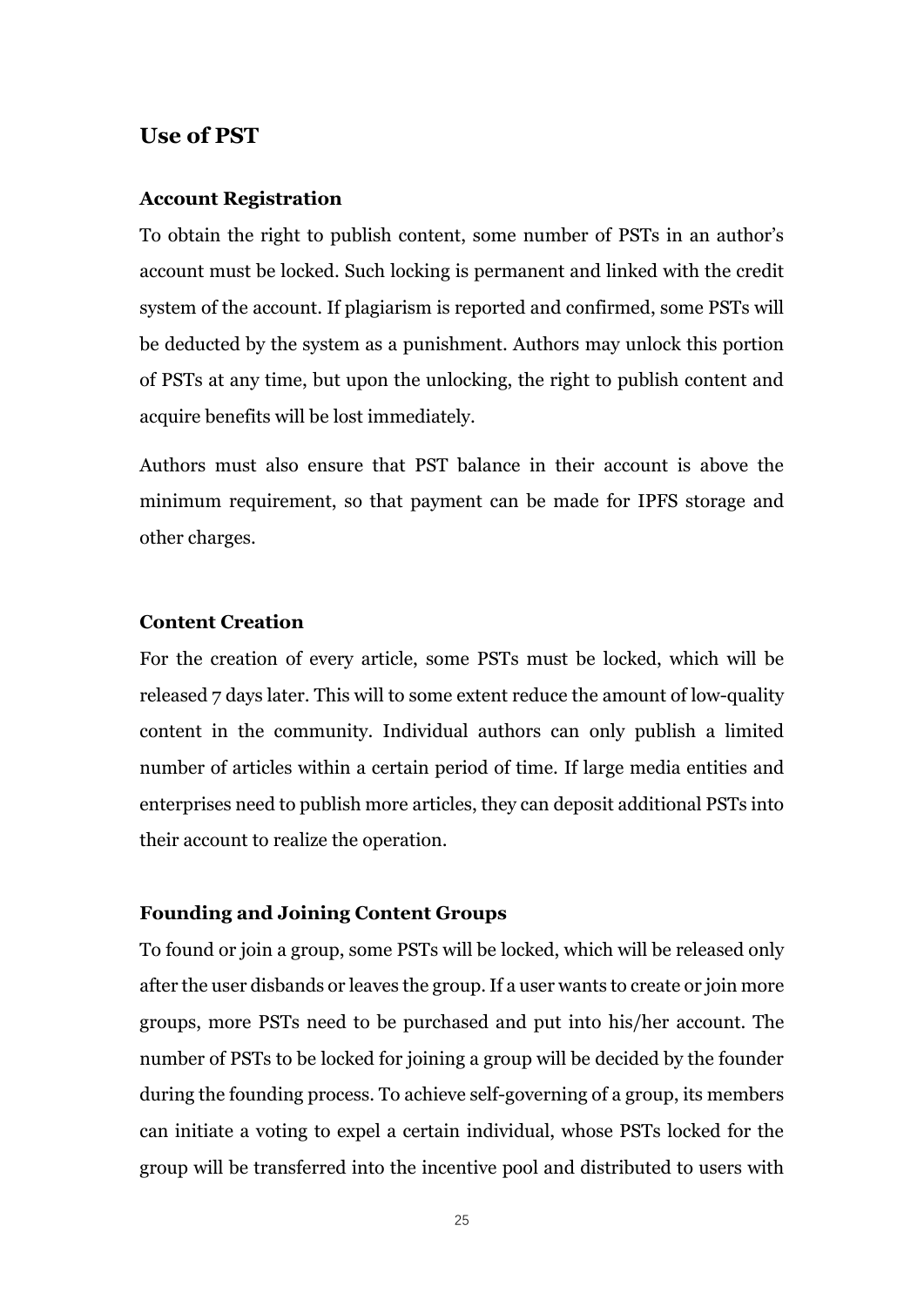contribution to the whole community.

#### **Like, Review and Reposting of Content**

Primas will generate a HP value for every account based on their respective PST amount. Interaction with content will cost HP value, which will be recovered over time. There is no restriction on interaction between user and content. Even if HP is down to zero, users can still review or repost the content. However, HP value will influence the contribution of a user's operation to content value. The lower the HP value, the smaller the operation's contribution to content value, and the less the reward going to the user.

#### **Content Reproduction**

If an author requires payment for reprinting his/her original content, in addition to the cost of HP, an amount of PSTs equivalent to the required price shall also be paid to obtain reprinting authorization. Such payment will be given to content producer and others who have made contribution to the content, such as reviewers and crawler operators. Also, if other users trace the content to Primas through reproduction and also pay for reproduction, a reproduction chain will be formed. Users on the upper end of this chain will receive a certain proportion of PSTs paid by lower end users as channel fee.

### <span id="page-25-0"></span>**PST Issuance**

Initially the system will generate 100 million PSTs, of which 51 million will go to the community during ICO stage. The specific distribution and use of other Token are shown in detail in the ICO Plan part of this paper.

To expand the community, reward the production of quality content, and drive the long-term healthy development of the community, PST will experience a 10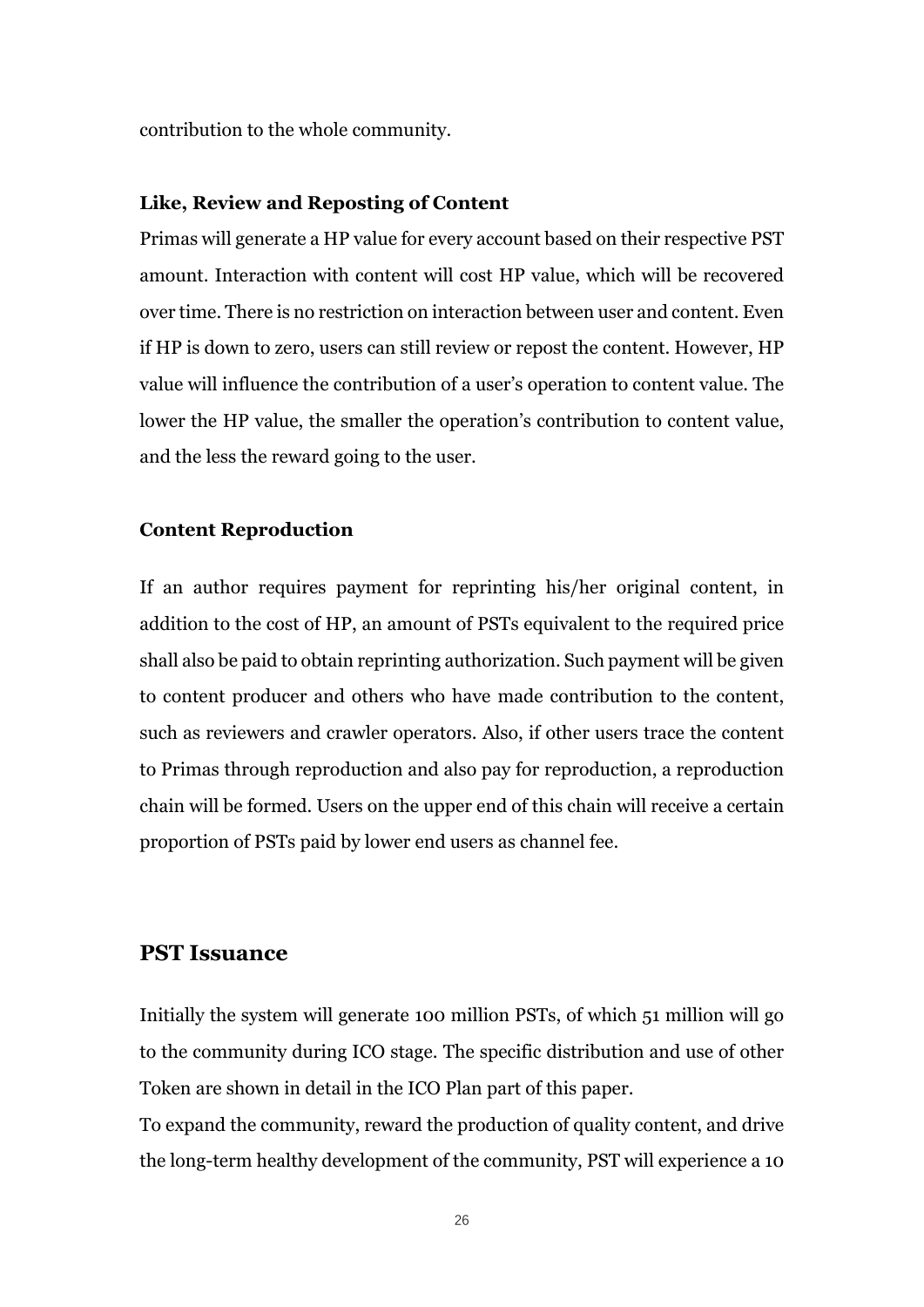percent additional Token issuance at the first year. Starting from the second year, additional issuance will decrease by 0.5 percent annually. All the added PSTs will be used as reward for content quality, crawler contribution and content recommendation, etc.

## <span id="page-26-0"></span>**Distribution of Additional PSTs**

Of the additional PSTs, 40 percent will go to content producers at an amount proportional to the value contribution of their single article, so as to encourage the publishing of quality content.

The benefits a content producer receives for an article consist of not only system reward, but also payment for the content (e.g. paid reprinting). Out of all the benefits (including content payment and system reward) the producer receives for an article, 10 percent will be given to those with contributions to this article, such as those who reprinted, reposted, recommended or reviewed it as well as the contributing crawler operators. Such distribution will bring benefits to every link of the content value chain.

Another 40 percent of the additional PSTs will be used to reward groups with quality content. The groups will be ranked by their per capita value contribution in a time unit, and these PSTs will be distributed to the groups accordingly. Inside the group, the PSTs will be given to members based on their respective contributions.

The remaining 20 percent of additional PSTs will be used as reward for Primas Node operators. The assessment of Primas Node contribution covers two aspects. The first aspect measures the contribution of crawler operation. The PSTs will be distributed to crawler operators proportionally to the ranking of their contribution in a time unit. This contribution assessment fully considers two factors: reprinting number and reprinting quality, so as to prevent crawlers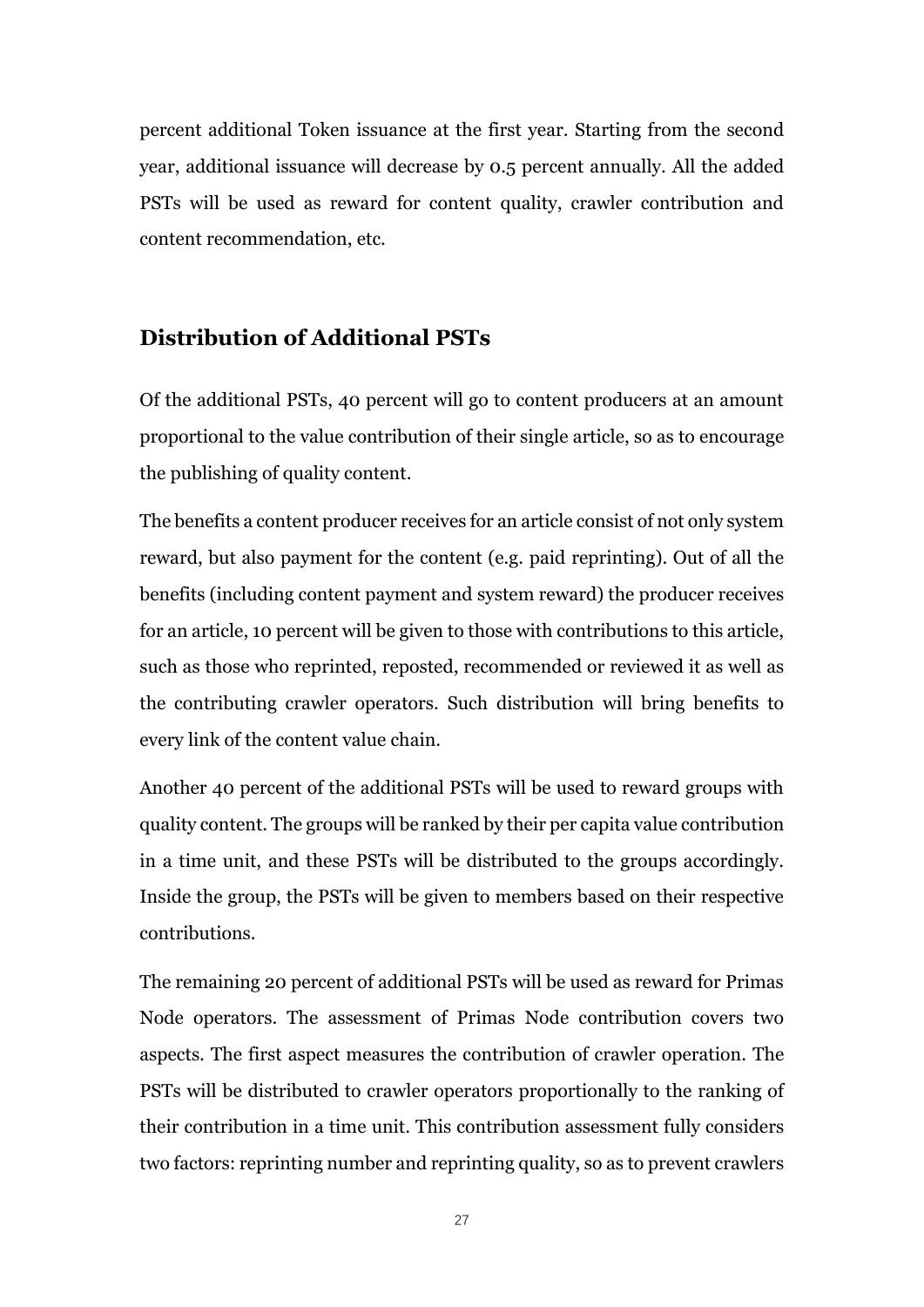from cheating with massive auto-reprinting. The other aspect measures the foundational support services of Primas Node for the system, including the provision of client connection and verification of reprinting, etc. Primas is operating on Ethereum and the execution of Ethereum contract costs Gas. All the costs of Gas in Primas are paid by Primas Node to ensure convenient operation by client users.

Primas makes separate arrangement on reward for crawler operation to ensure the availability of the whole community to original producers with medium or small influence. If the reprinting rewards come solely from the returns of an article itself, crawler operators will tend to focus on seeking reprinting for content by famous producers, which has a bigger possibility of generating high returns. This way the content of long tail producers will be ignored, in spite of the high value of a single article written by them.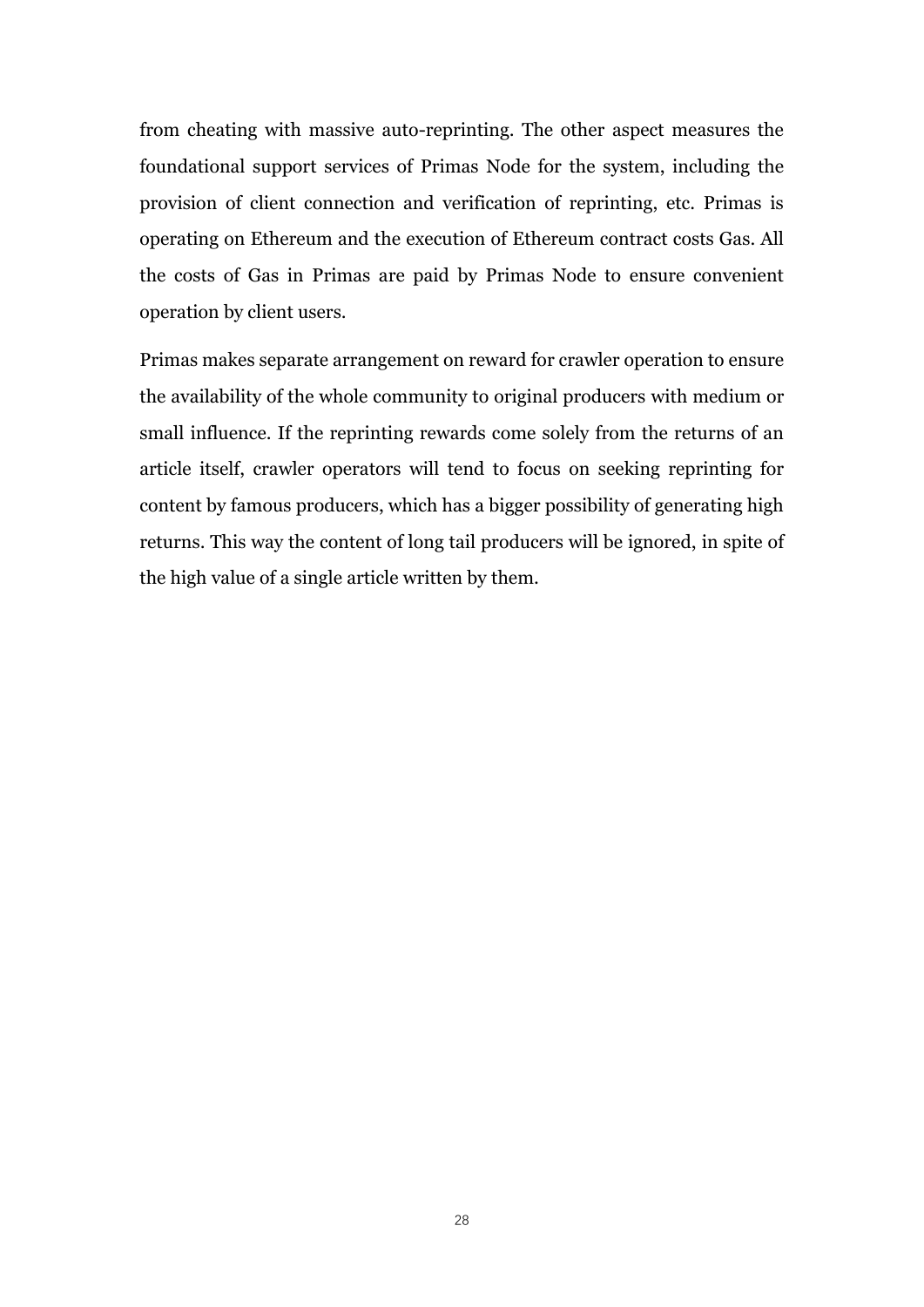## <span id="page-28-0"></span>**Primas Community Governance**

## <span id="page-28-1"></span>**Establishment of Primas Management Body**

Primas community will be managed by Primas Technology Pte. Ltd. established in Singapore, which as its legal entity will have full authority over the development, promotion and operation of Primas and take all related responsibilities. To ensure openness and transparency of Primas project, Primas sets up a top decision-making body - the Decision-making Committee to conduct management. Under this committee are Product Committee, Technology Committee, Financial and HR Management Committee, and Marketing and Public Relations Committee. The management body will consist of developers and functional committees. Term for members of the Decisionmaking Committee is two years and the first committee members will include members of Primas core team, well-known personnel of the Blockchain industry and early-stage investors. Future members of this committee will be chosen by community election.

## <span id="page-28-2"></span>**Governance Structure of Primas Community**

The governance structure of Primas community provides operation procedures and rules for both routine work and emergency situation.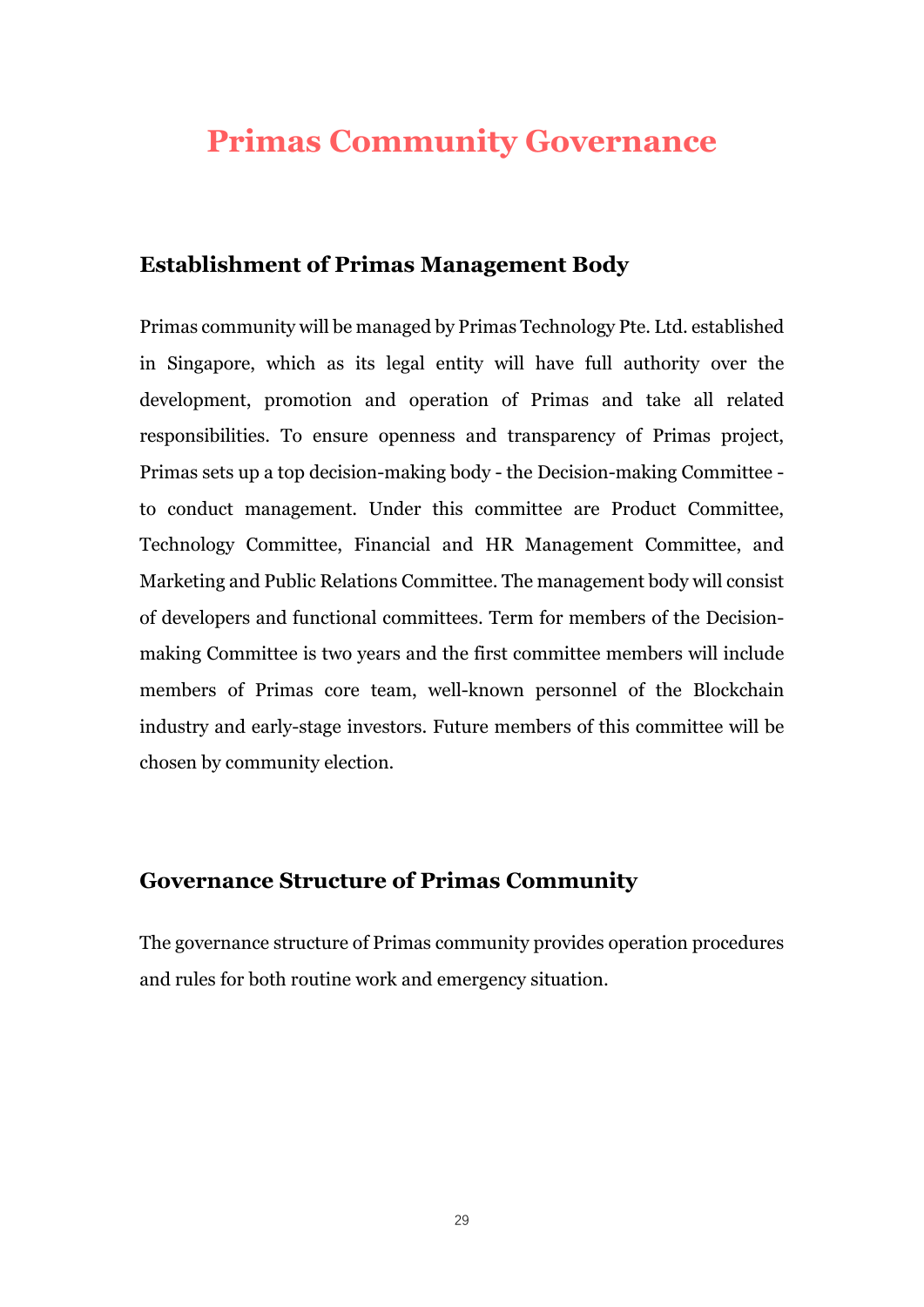

Details of organizational structure are shown in this chart:

Figure 7. Governance Structure of Primas Community

## **Decision-making Committee:**

Functions of the Decision-making Committee include employing and dismissing executive chief and chiefs of the functional committees, making important decisions, and convening emergency meetings. Members of this committee serve a term of two years.

The first members of the decision-making committee have profound industrial experience in both Blockchain sector and business sector. Below are some brief introductions:

| <b>Name</b>    | <b>Introduction</b>                                    |  |
|----------------|--------------------------------------------------------|--|
| <b>Shen Bo</b> | Founder of Fenbushi Capital, committed to investing in |  |
|                | Blockchain startups.                                   |  |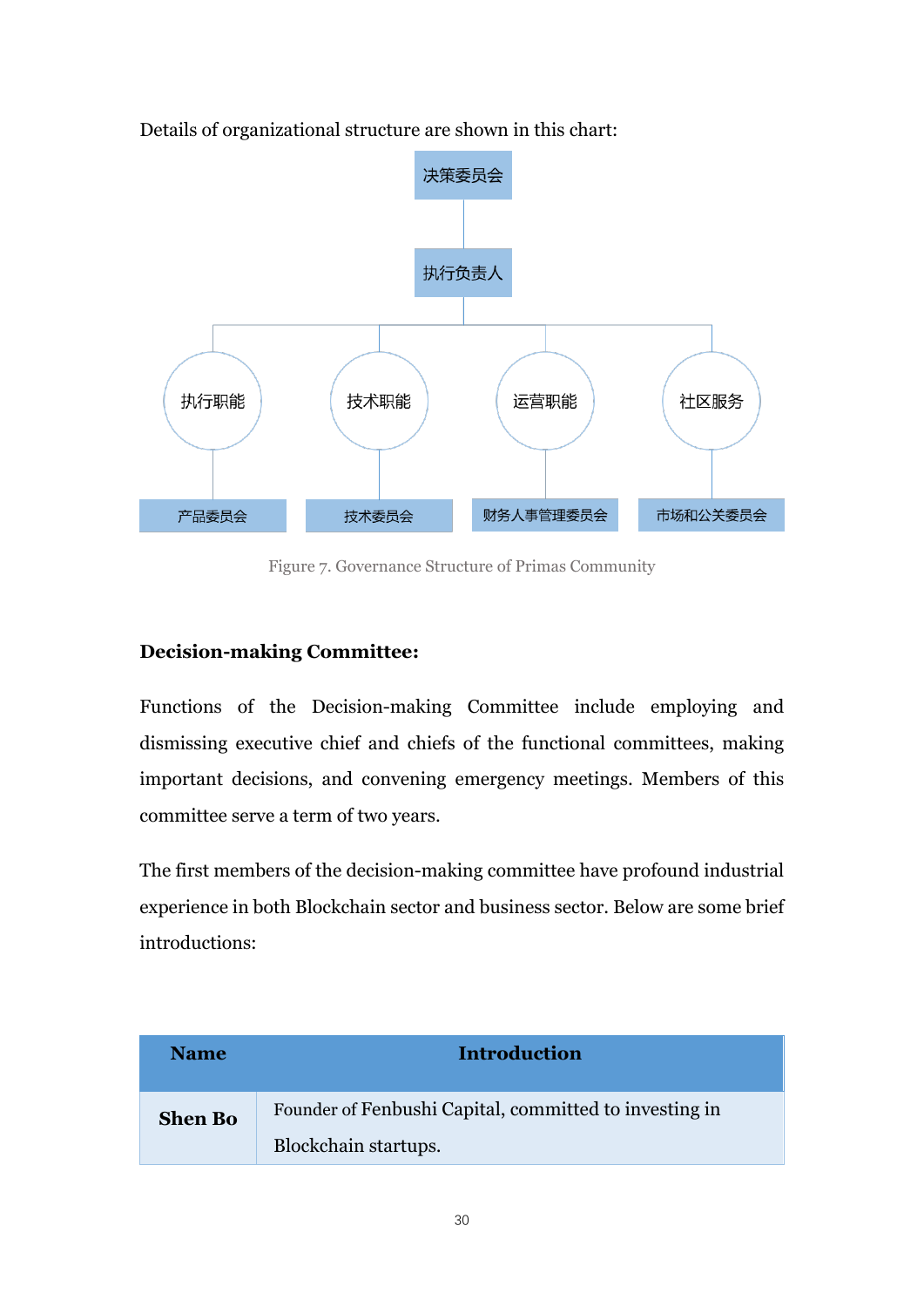|                 | Nicknamed online as Bao zou gong qin wang (暴走恭亲王),              |  |  |  |  |
|-----------------|-----------------------------------------------------------------|--|--|--|--|
| Gong            | foundaer of CHAINB and ICOAGE, early promoter of Blockchain     |  |  |  |  |
| <b>Ming</b>     | community, producer of large amount of articles and information |  |  |  |  |
|                 | on Blockchain, committed to promoting the advancement of        |  |  |  |  |
|                 | Blockchain technology and distributed ledger technology.        |  |  |  |  |
|                 | Doctor Yu Wenbo is the executive director of Fenbushi           |  |  |  |  |
| <b>Yu Wenbo</b> | Capital, and used to serve as chief scientist of Wanxiang       |  |  |  |  |
|                 | Blockchain Labs.                                                |  |  |  |  |
|                 | CEO of Xingyun Digital Asset Trust Co. Ltd., with working       |  |  |  |  |
| <b>Chen</b>     | experience in the artificial intelligence enterprise            |  |  |  |  |
| Yanfeng         | CloudMinds, whose lead investors include America's National     |  |  |  |  |
|                 | <b>Instruments and SoftBank.</b>                                |  |  |  |  |
|                 |                                                                 |  |  |  |  |
|                 | Expert on Internet and Blockchain product, with profound        |  |  |  |  |
| <b>Wu Peng</b>  | experience in product management & operation and in-depth       |  |  |  |  |
|                 | research on Internet media and traffic.                         |  |  |  |  |
|                 | Expert on Blockchain technology and serial entrepreneur,        |  |  |  |  |
| <b>Gan Lu</b>   | with in-depth research on cryptography, big data and            |  |  |  |  |
|                 | artificial intelligence.                                        |  |  |  |  |
|                 |                                                                 |  |  |  |  |

At the end of their term, community voting will be held to choose 50 community representatives based on calculated weighting of PST amount and coinage, and another voting will follow to produce 7 core members of the Decision-making Committee. These elected core members will make important or emergency decisions on behalf of Primas community. During their term, they will need to accept credit investigation and publicize their salary status.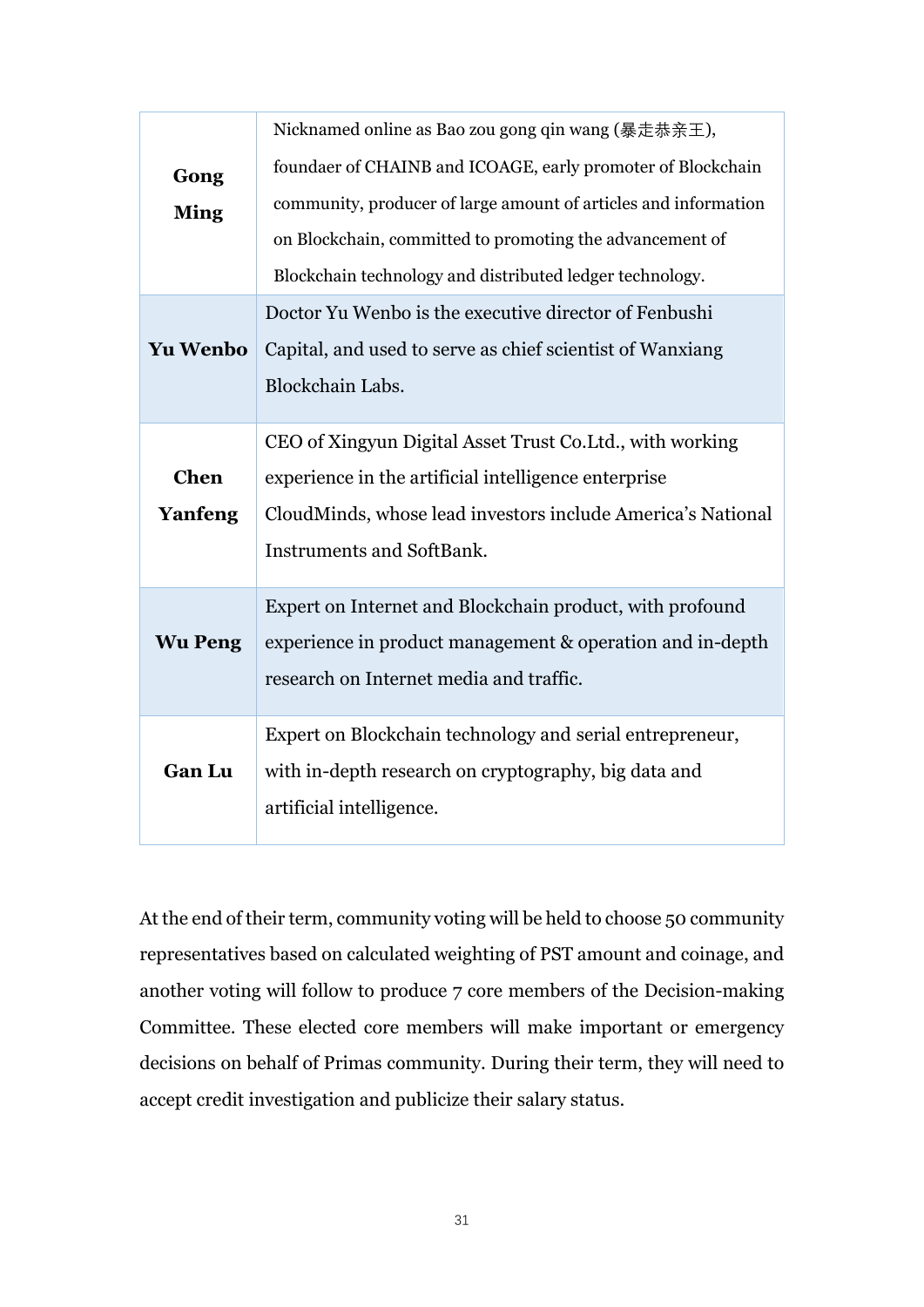#### **Executive Chief:**

Executive chief is chosen by the Decision-making Committee through election and is responsible for daily operation and management of Primas community, mission coordination for subordinate committees, and chairing meetings of the Decision-making Committee. The executive chief makes work progress report to the Decision-making Committee on a regular basis.

#### **Product Committee:**

The Product Committee is responsible for the overall design and planning of the community as well as the attraction of relevant cooperation partners.

#### **Technology Committee:**

The Technology Committee, consisting of core developers, is responsible for the development and review of bottom layer technology as well as the development and review of product. Also the committee holds project status meeting every week to discuss requirements and project progress. Members of this committee need to know community dynamics and hot topics, have communications with Token holders inside the community, and hold occasional technical seminars

#### **Financial and HR Management Committee:**

Financial and HR Management Committee is responsible for the use and review of raised project fund, management of salary for developers, and expenditure and review on daily operation costs.

#### **Marketing and Public Relations Committee:**

32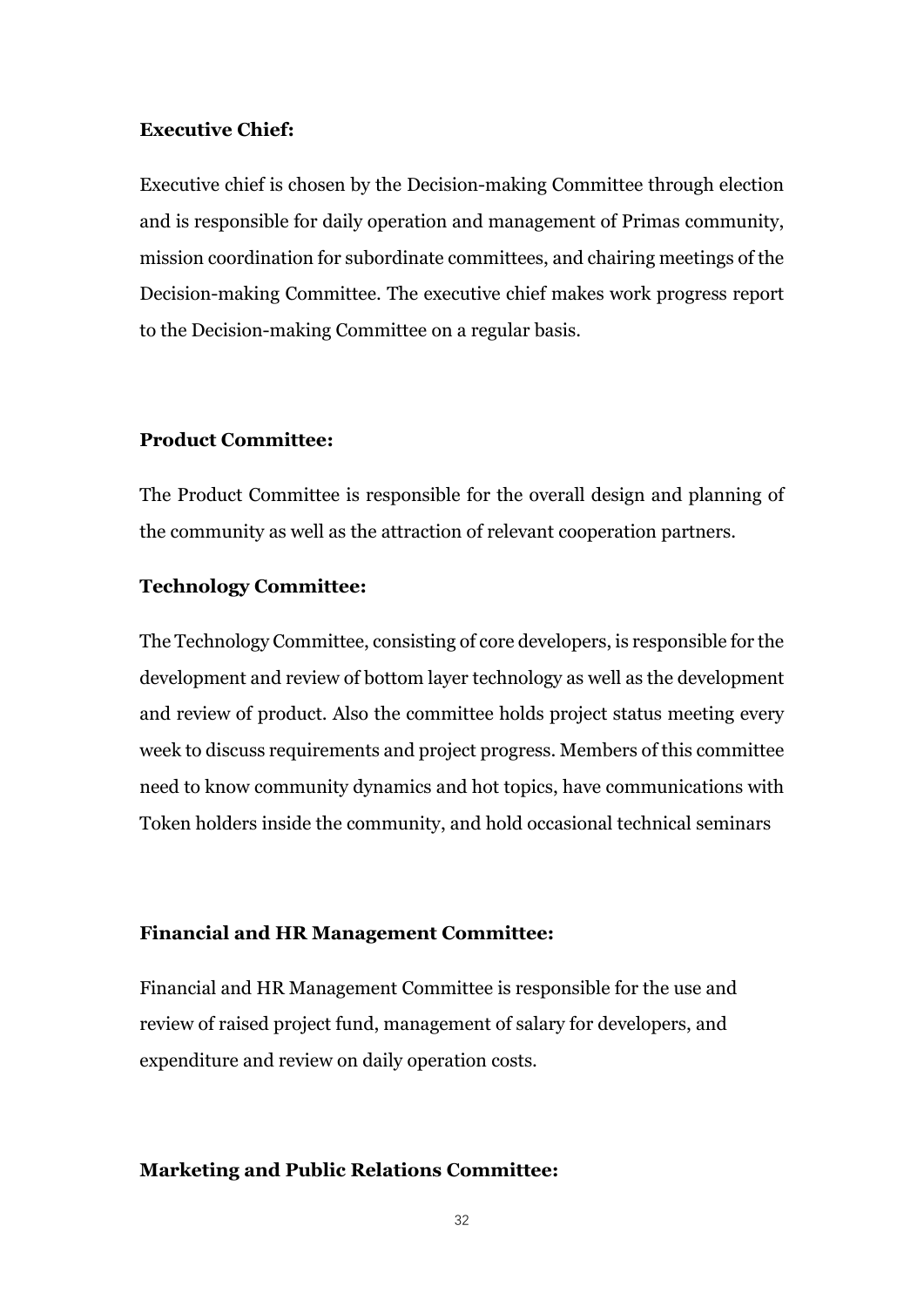Marketing and Public Relations Committee, aiming to serve the community, is responsible for the marketing of Primas products and services as well as the promotion and publicity of open source project. It is also responsible for the release of all community announcements and cooperation with the media.

### <span id="page-32-0"></span>**Primas Financial Management**

Primas Decision-making Committee promises that all raised digital assets will be used for development and building of the community.

## <span id="page-32-1"></span>**Primas Auditing**

Due to the unique features of Token, it's difficult for any of the current forms of enterprises and entities to execute supervision under the existing system. To ensure the governance of Primas and the openness and transparency of Token usage, Primas Decision-making Committee will employ professional auditing agency to implement auditing work.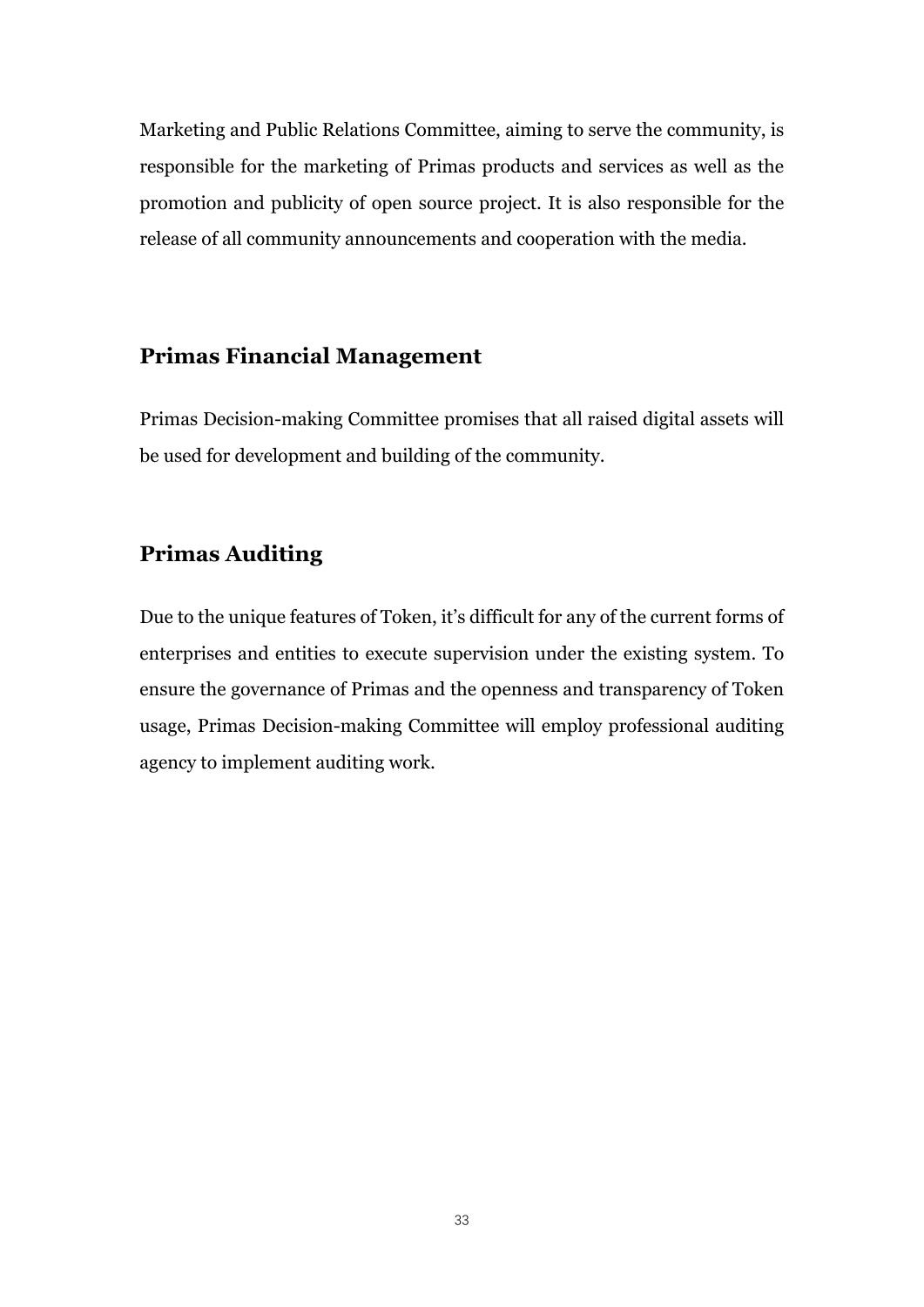# **Development Roadmap**

## <span id="page-33-0"></span>**Dec. 2016**

Primas project started.

## **Aug. 2017**

Primas ICO

## **Solar Systems Stage - Feb. 2018**

Test network launched. Community members will be invited to form an internal test group to test and optimize the system.

### **2017.8 - 2017.10**

Protocol layer development: account creation, content publishing and storage, PST, content incentive, Primas Node incentive.

Application layer development: IOS & Android clients, account creation, PST transfer, content display, content creation.

Primas Node: contract call, client connection, indexing and caching, IPFS storage.

### **2017.11 - 2018.1**

Protocol layer development: group creation, group incentive, incentive for crawling and reprinting.

Application layer development: group display, content recommendation, content interaction.

Primas Node: verification of reprinting, task scheduling, crawling and reprinting.

34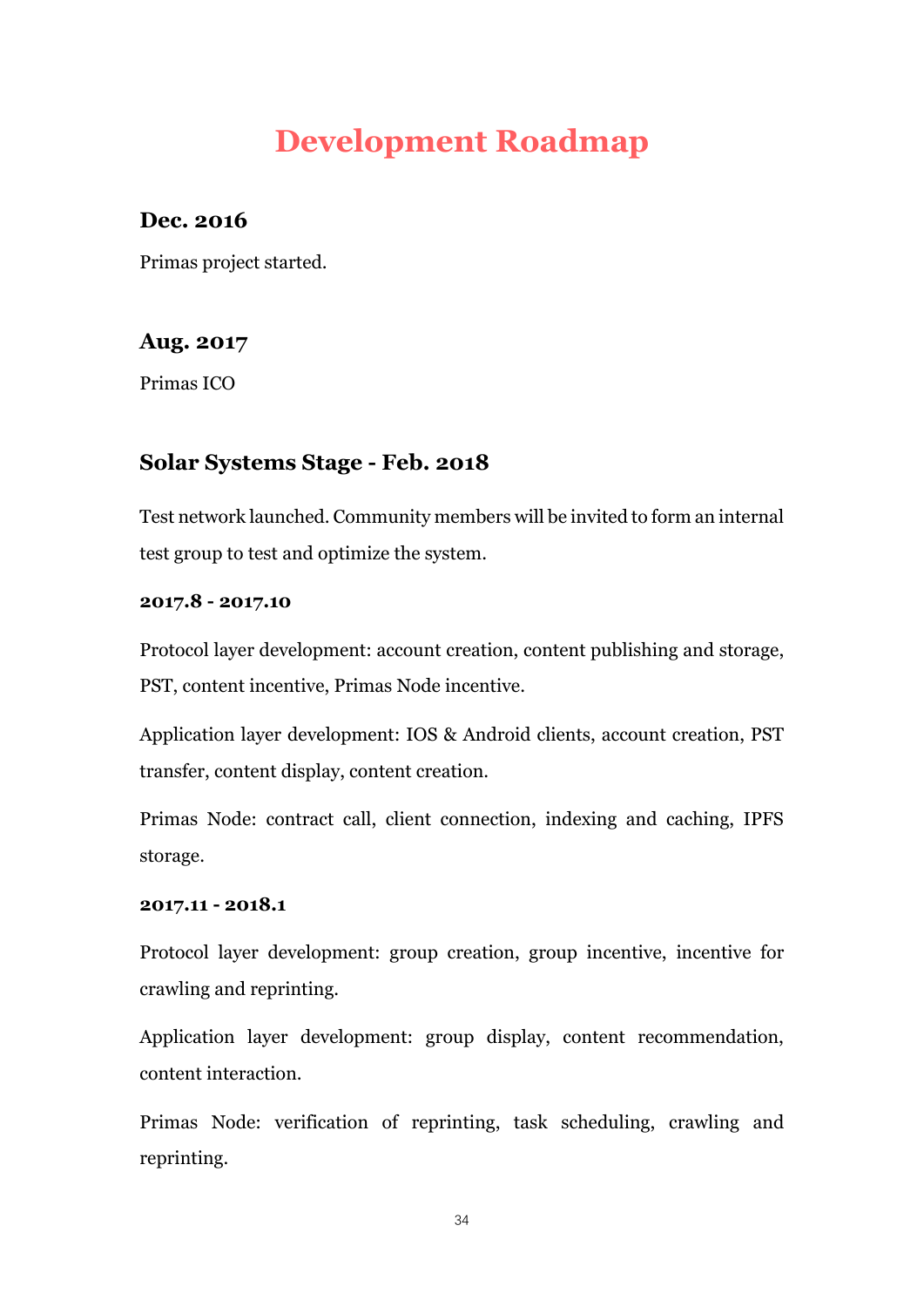## **Galaxy Stage - June, 2018**

Official network launched and fully opened for use. Operation plan begins.

### **2018.3 - 2018.5**

Protocol layer development: reporting of infringement, voting, credit rating.

Application layer development: browser plug-in, voting.

Primas Node development: connection to external services.

### **Universe Stage - Dec. 2018**

Connection with cooperation partners, expansion of cooperation partnership, and formation of ecosystem.

#### **2018.6 - 2018.8**

Personal page named after account, account bonding, third-party SDK connection, public API, identity authentication.

#### **2018.9 -**

Introduction of cooperation partners into community and continuous expansion of ecosystem.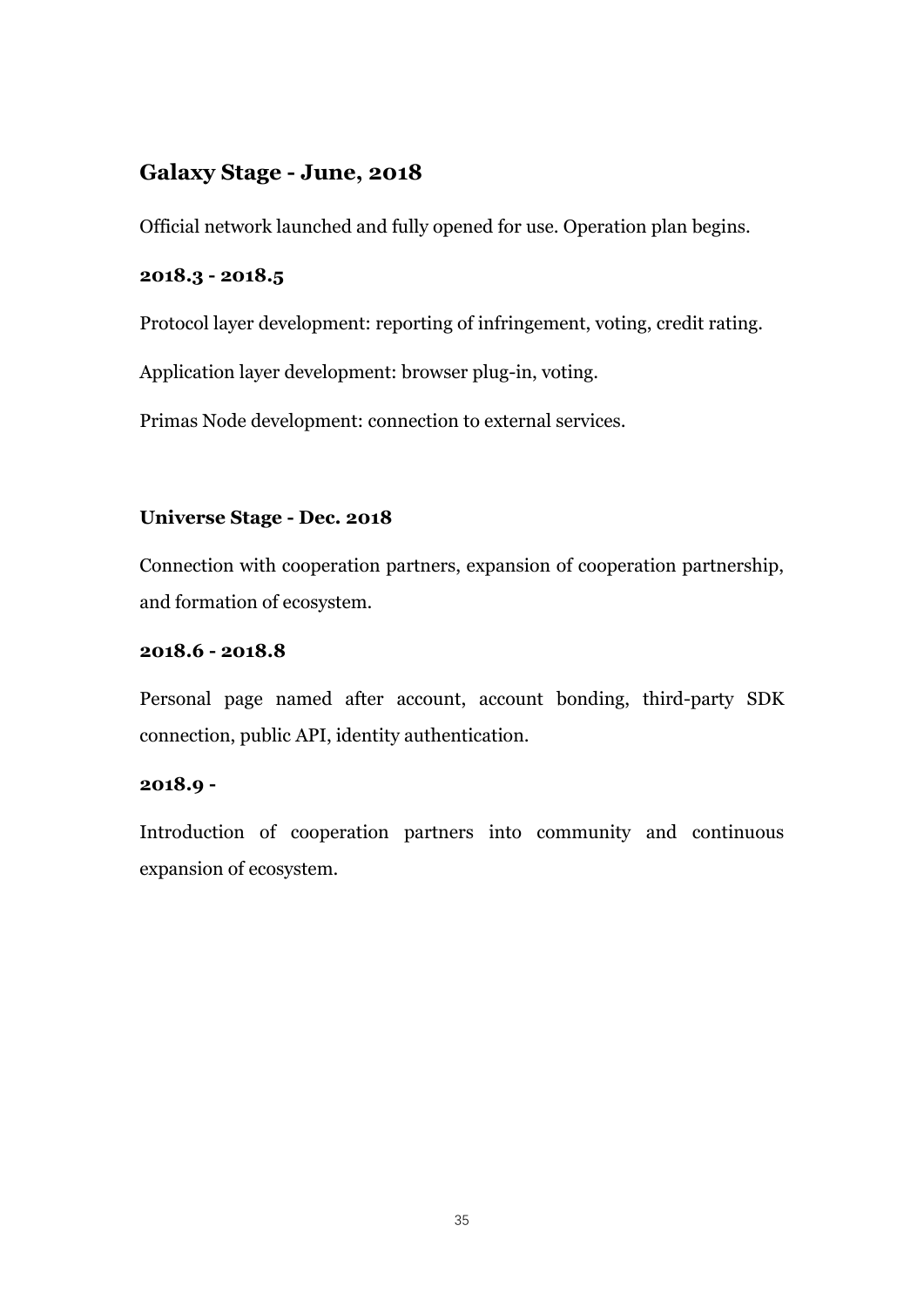## **ICO Plan**

## <span id="page-35-1"></span><span id="page-35-0"></span>**Token Distribution**

51 percent will go to the community at ICO stage, to be used for Primas development, operation, marketing and fund management.

20 percent will go to the founding team, early-stage investors and development team as compensation for their endeavors, resources and technology support.

20 percent will be set aside as reserve, which will be used by the Decisionmaking Committee as incentive for ecosystem building.

9 percent will be used for academic research, education, promotion and legal issues, so as to finance academic research on Primas and educational materials for developers.



Primas plans to distribute 29 percent (20 percent for reserve plus 9 percent for academic research & education) of the Token to the community in several phases. Within 4 years, all these PSTs will be put into the community to truly realize an open source community ecosystem. Auditing report on the use of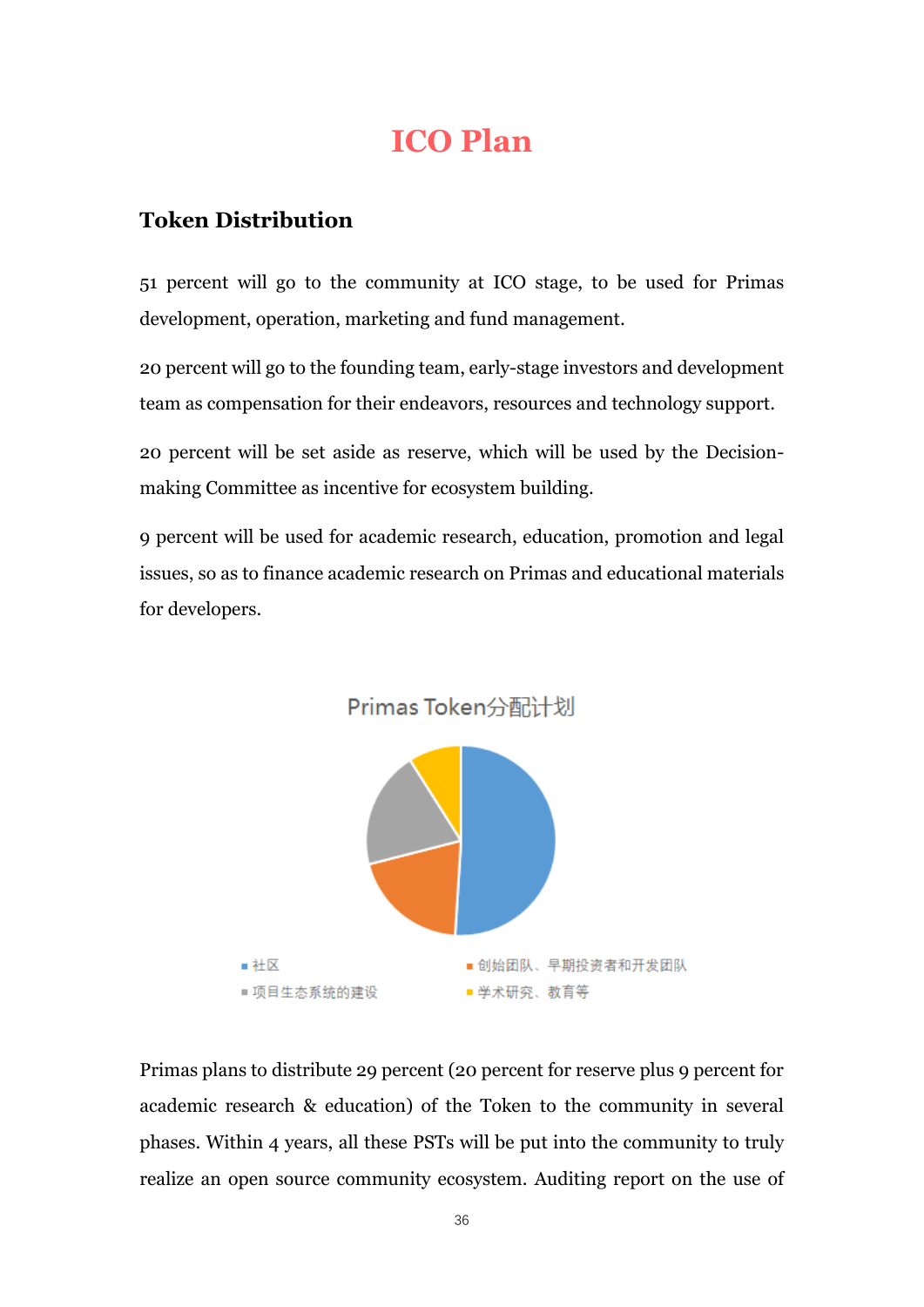<span id="page-36-0"></span>these PSTs will be publicized every year within the community.

## **ICO Schedule**

Primas will initially issue 100 million PSTs (Primas Token). IOC will take place on ICOAGE, beginning at 20:00 of August 7, 2017 (Chinese Standard Time) and ending at 20:00 of August 26, 2017 (Chinese Standard Time).

This ICO will release 51 percent of the total amount of Token (51 million PSTs).

August 7 | 20:00 to August 8 | 19:59, one ETH for 1350 PSTs

August 8 | 20:00 to August 12 | 19:59, one ETH for 1200 PSTs

August 12 | 20:00 to August 19 | 19:59, one ETH for 1050 PSTs

August 19 | 20:00 to August 26 | 20:00, one ETH for 900 PSTs

Beyond the above 51 percent of Token, Token distributed to founding team and development team will be locked for 1 year during which they cannot be put into circulation. In a period of 2 years after the locking ends, these Token will be released linearly. Token distributed to early-stage investors will be locked for 6 months, during which they cannot be put into circulation.

(Note: In the design of the governance part of this White Paper, Qtum's governance design and planning have been used as reference at the approval of Qtum team, to whom we hereby express our sincere thanks.)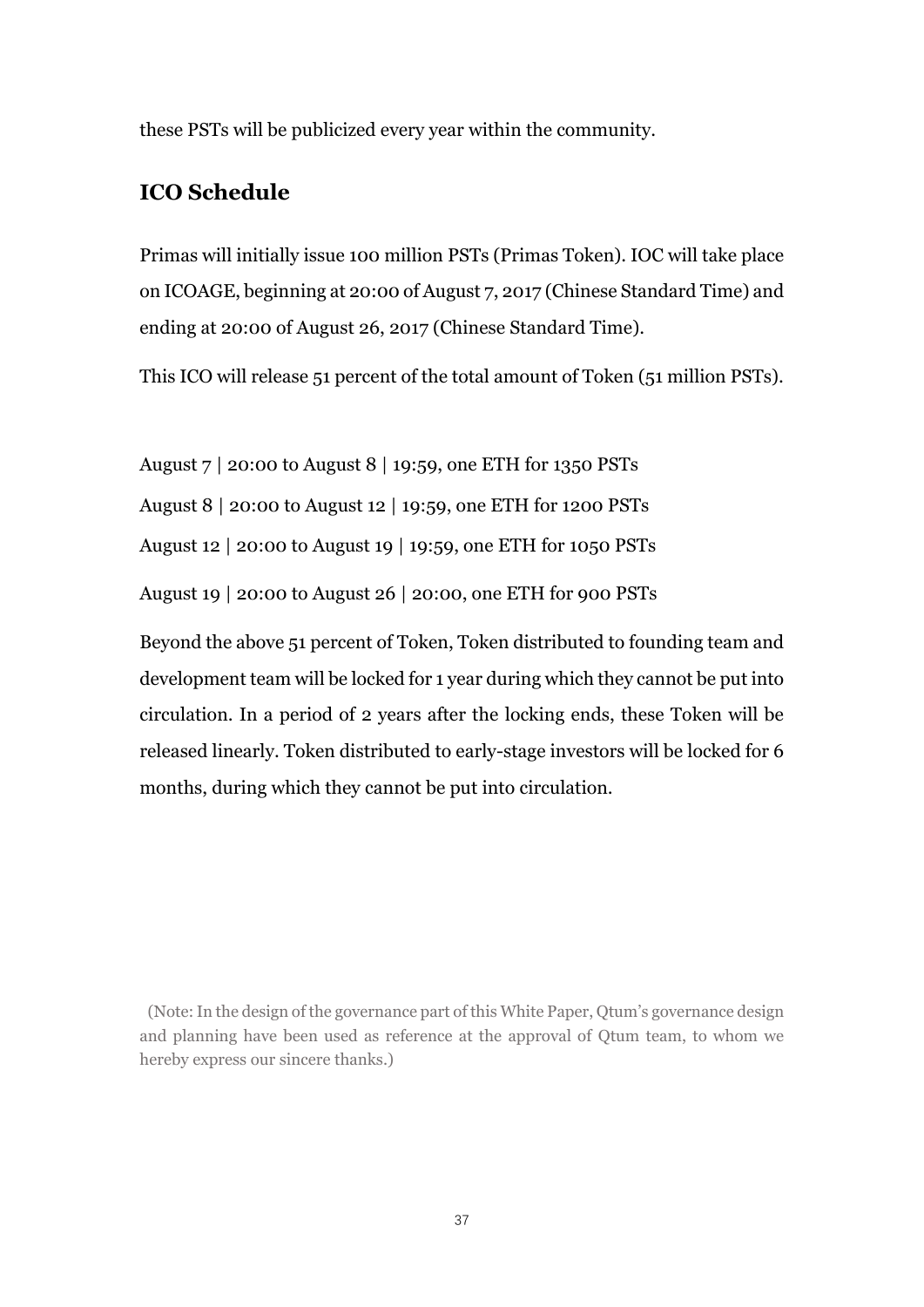## **Disclaimer**

<span id="page-37-0"></span>This document is only for conveying information and does not constitute an opinion on transaction of project shares or securities. Any proposal or request for offer to such effect will be made under credible terms in accordance with the permission of applicable security laws and other related laws. The above information or analysis does not constitute any investment decision or concrete advice.

This document does not constitute any investment proposal, investment intent or investment solicitation on securities. This document does not constitute and shall not be construed as a transaction offer or an invitation to transact any form of securities, neither is it a contract or promise in any form.

All the examples of returns and profits in this document are for demonstration purpose only or represent the industrial average, and do not constitute a guarantee for the result of user's participation.

Primas clearly states that users with relevant intent shall have clear knowledge of risks on Primas platform. By making investment, investors confirm their knowledge and acceptance of the project risks, and are willing to personally take responsibility for all corresponding results or consequences.

Primas clearly states that it will not take responsibility for any direct or indirect losses arising from the participation in Primas project, including: (i) reliability of all information provided in this document; (ii) any resulting mistake, negligence, or information inaccuracy; (iii) or any subsequent behavior.

PST is a digital Token used, besides other scenarios, on Primas platform. PST is not an investment target and we cannot guarantee the value addition of PST, whose value may decrease under certain conditions. Due to unpredictable factors, targets listed in this White Paper may change. While our team will make its best efforts to realize all targets stated in this White Paper, all individuals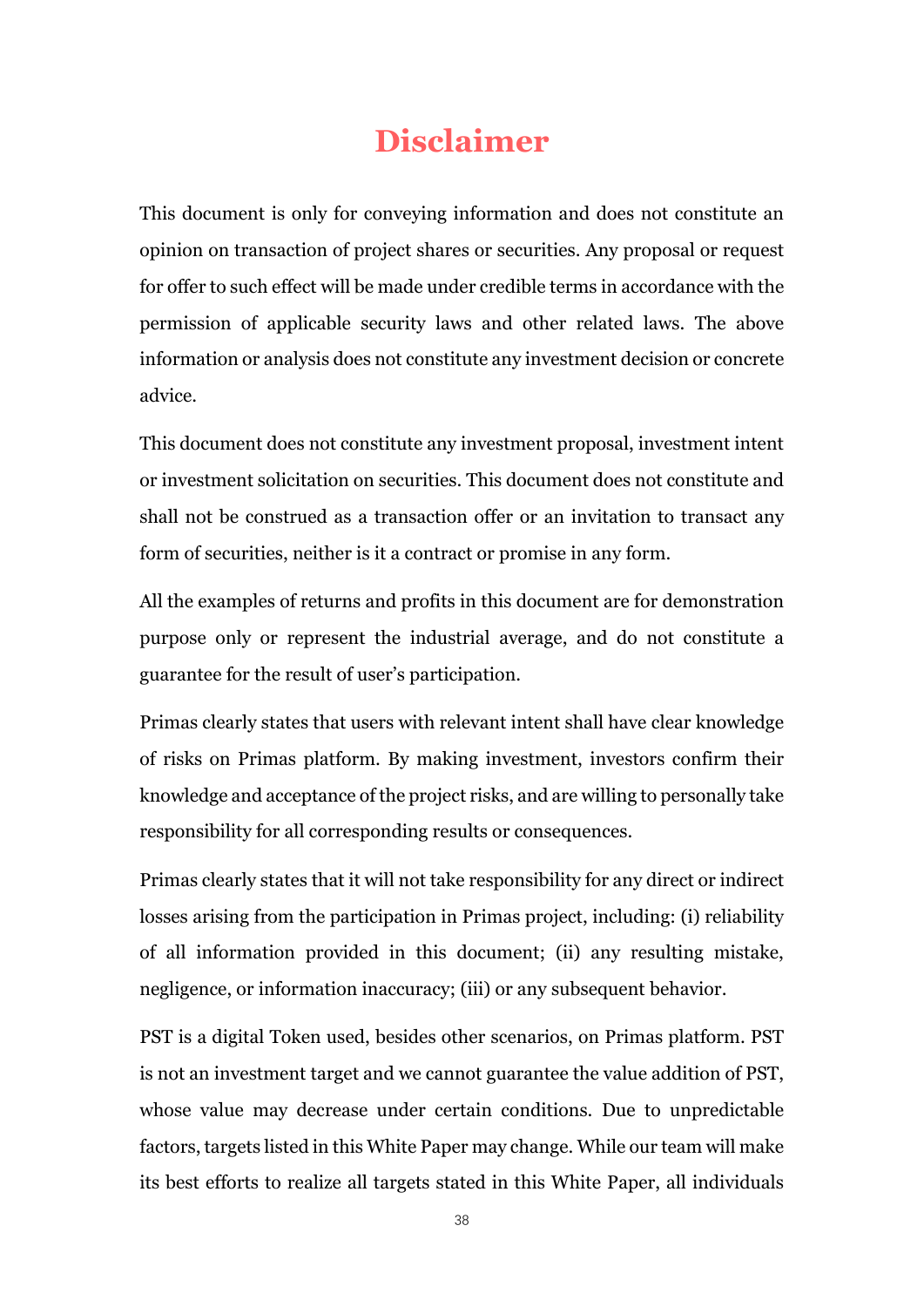and groups purchasing PST shall shoulder the risks on their own.

PST does not represent a right of ownership or control. Controlling PST does not mean ownership of Primas or Primas applications. PST does not confer any right on any individual to exercise participation in, control over or decisionmaking on Primas and Primas applications.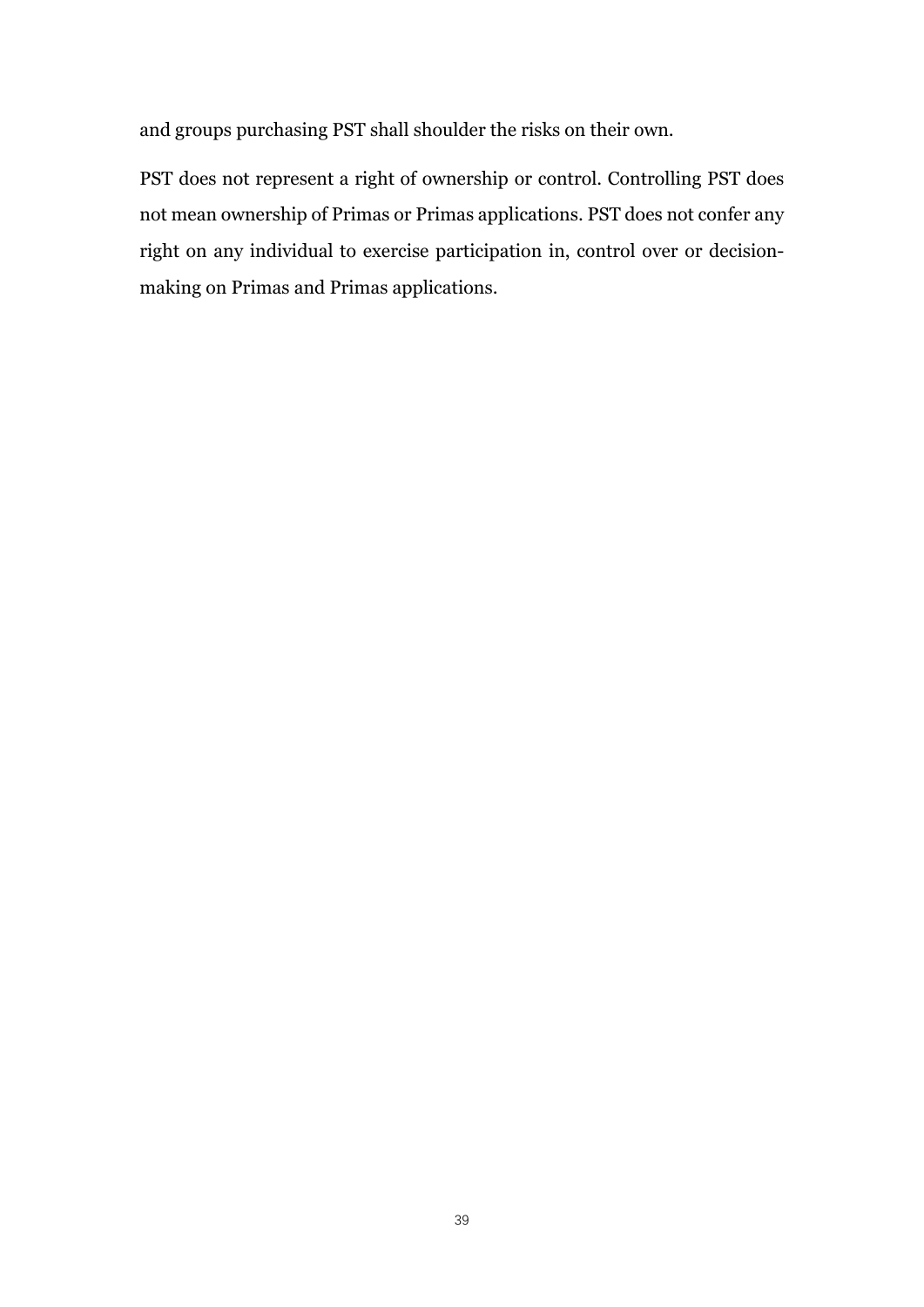## **Risk Warning**

<span id="page-39-0"></span>As a new model of investment, investment in digital asset involves various risks. Potential investors shall discreetly assess the investment risks and their own risk tolerance.

Risks on Token Sales Market

The environment of Token sales market is closely associated with the situation of the whole digital currency market. In case of sluggish overall market situation or existence of other uncontrollable factors, the price of Token may be underestimated over a long period of time, in spite of their own good prospect.

Supervision Risks

Since Blockchain is still in the early stage of development, there are still no laws and regulation across the world, including in China, that stipulate requirements for precondition, transaction, information disclosure, and locking, etc. in the process of ICO. Also it's still unclear as to how the current policies will be implemented. All these factors may bring uncertainty to project investment and liquidity. Blockchain technology has become the main target of supervision in major countries of the world. If there is any intervention or exertion of influence by supervising authorities, Primas application or PST may be affected. For example, if there is legal limitation on the use and sale of Token, PST may suffer restriction and obstruction, or the development of Primas application and PST may be directly terminated.

#### Competition Risks

With advancement of information technology and mobile Internet, digital assets with "Bitcoin" as a representative are gradually prospering and various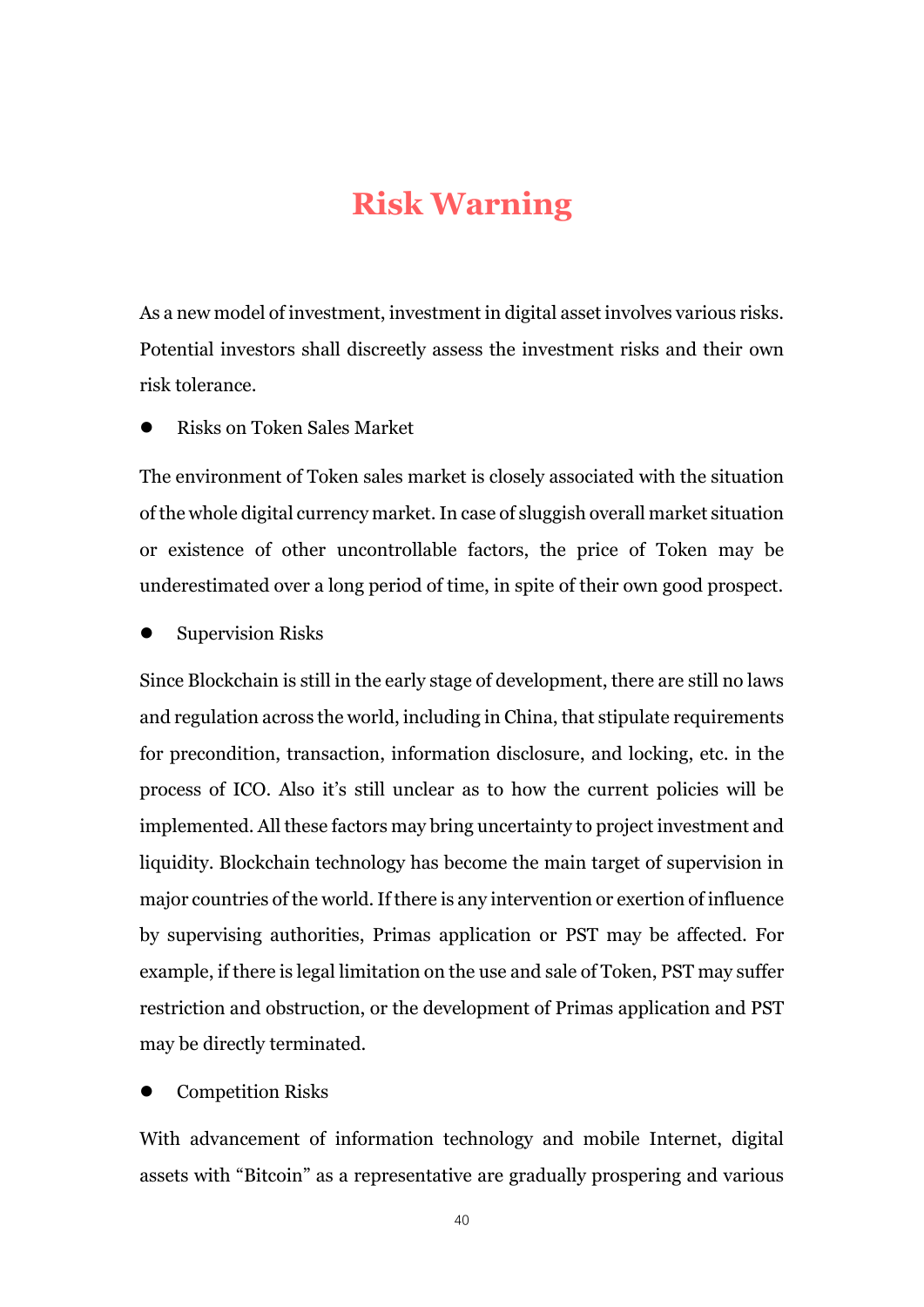decentralized applications are continuously emerging, heating up industrial competition. With the steady appearance and expansion of other application platforms, the community will face constant operation pressure and certain risks from market competition.

Risk of Talent Loss

Primas has gathered a technical team and expert consultants with leading advantage and profound experiences in their respective professional sectors, including professionals with lasting engagement in the Blockchain industry and core team with rich experience in development and operation of Internet product. The core competitiveness of Primas in the industry lies in its stable core team and consultant resources, the loss of which may affect stable platform operation or its future development.

Risk of Development Failure Due to Fund Shortage

In case of dropping price of Token raised by the founding team or prolonged development time, the team may face a shortage of development fund and possibly even suffer subsequent serious shortage of fund for all activities. In such case, there will be a risk that the intended targets will not be realized.

Risk of Private Key Loss

After the digital wallet address of PST is extracted by the buyer, the only means to operate content contained in the address is by his/her associated secret key (private key or wallet passcode). Users are personally responsible for protecting the associated secret keys which will be used to sign transactions and prove their asset ownership. Users understand and accept that if his/her private key document or passcode are respectively lost or stolen, his/her PST associated with his/her user account (address) or passcode will be unrecoverable and permanently lost. The best method for secure storage of log-in document is to store the secret key separately at one or several places and avoid using a shared computer for this purpose.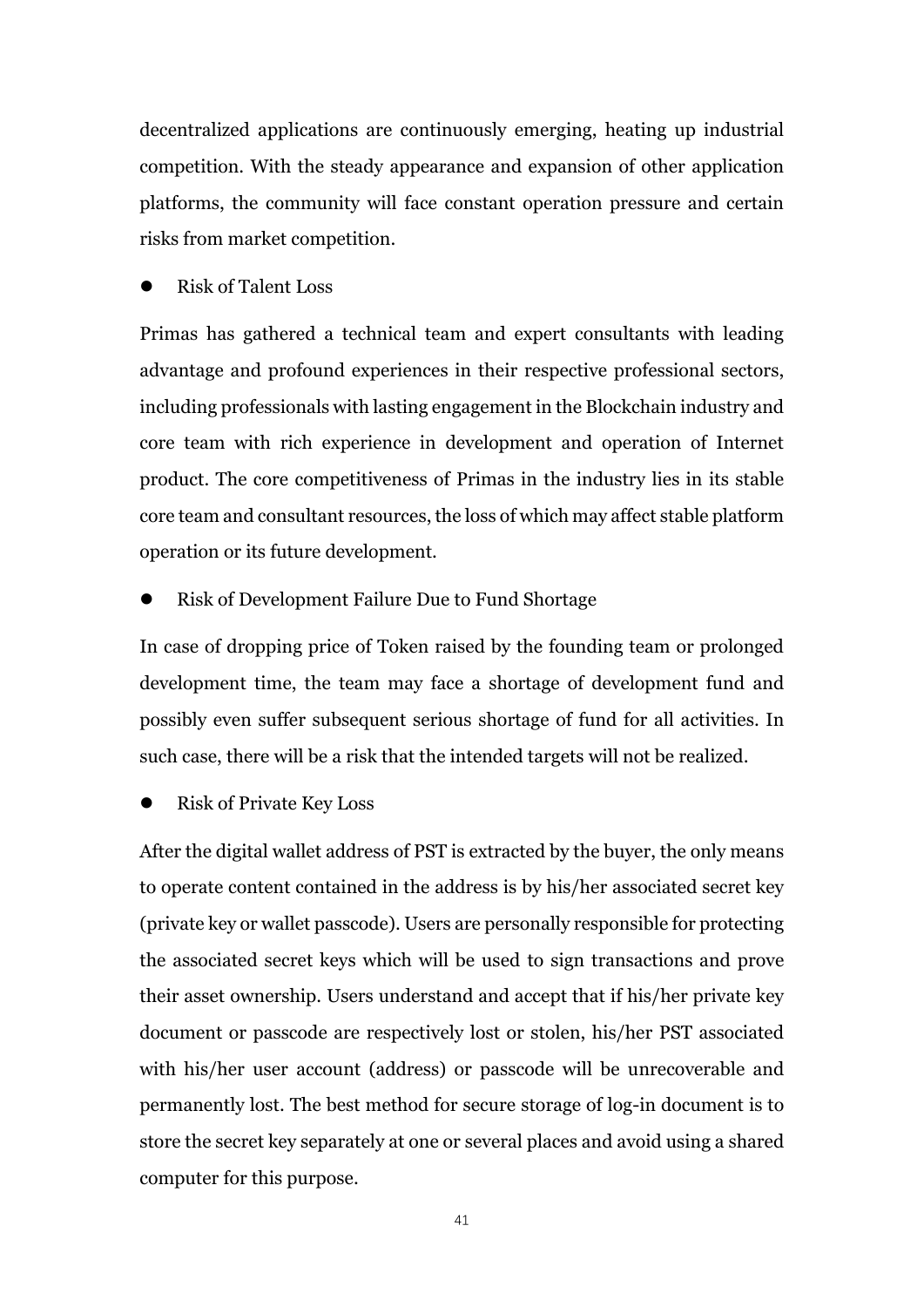#### Risk of Hacking or Theft

There is a possibility that hackers, other entities or nations may attempt to interrupt Primas application or PST function with any methods, including but not limited to DoS attack, Sybil attack, guerrilla-style attack, malware attack and homogeneity attack, etc.

Risk of Absence of Loss Insurance

Unlike bank account or accounts with other financial institutions, Primas account or related Blockchain network are generally without any insurance guarantee. For losses under any conditions, no public individual or public entity will provide insurance.

Risks of Core Protocols

Currently Primas platform is developed on the basis of Ethereum. In case of any defect, unexpected malfunction or attack to Ethereum, PST or Primas platform may suffer a stop or loss of function in a manner hard to expect.

System Risk

There are risks related to neglected critical defects in open source software or large-scale failure of global network infrastructure. Though some of the risks may drop over time due to bug fixes and breakthroughs in computation bottleneck, other risks are still unpredictable, such as political factors or natural disasters that may interrupt part of the Internet or the global Internet as a whole.

Risks Due to Bugs or Cryptography Development

Rapid cryptography development and advancement of science and technology such as [quantum computer](http://dict.youdao.com/w/quantum%20computer/#keyfrom=E2Ctranslation) may bring the risk of cracking to Primas platform, leading to possible PST loss.

Risks of Insufficient Attention

42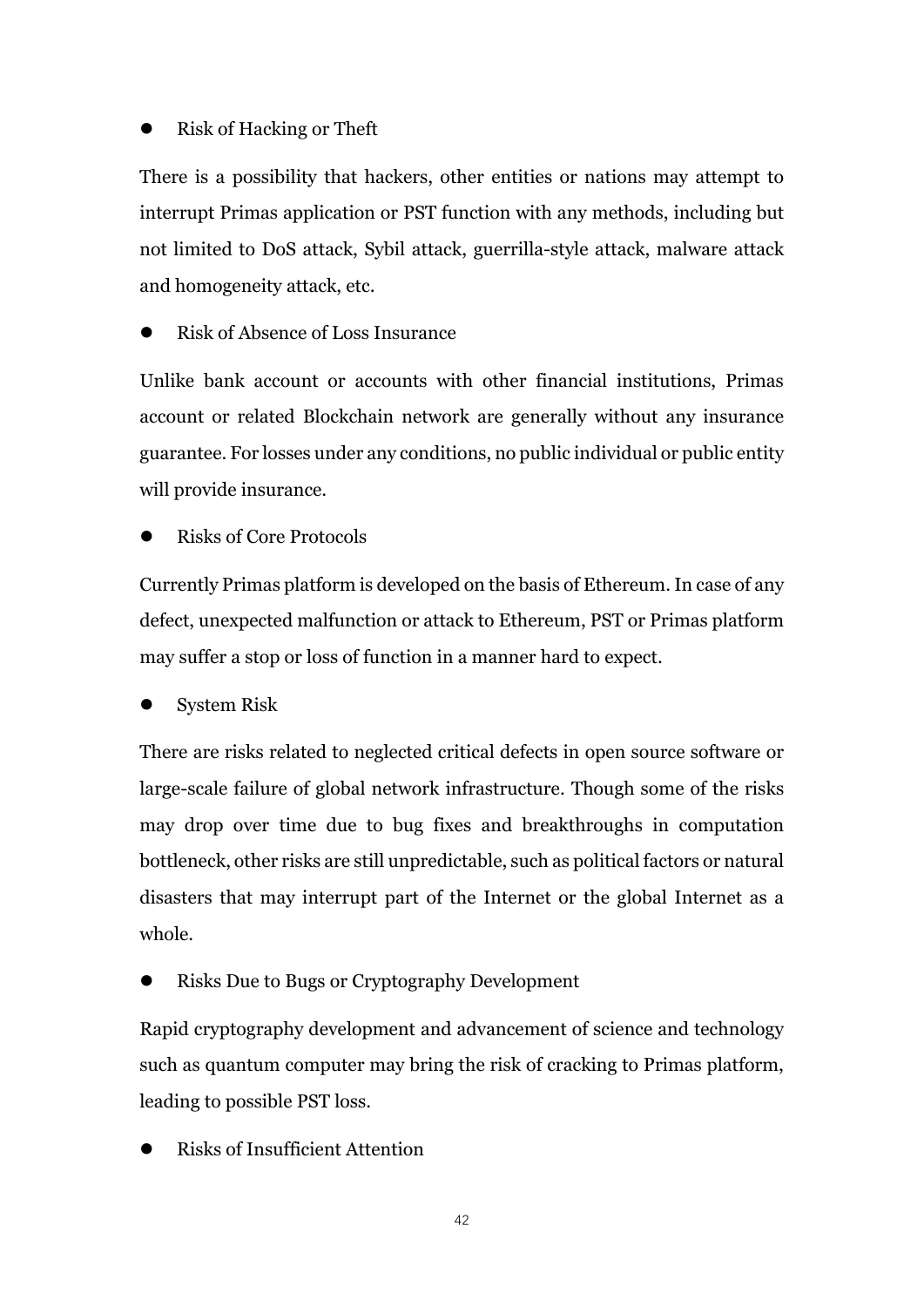There is a possibility that Primas application may fail to be used by a large number of individuals or entities. This means that the public do not have enough interest in developing and improving the relevant distributed applications. Such lack of interest may bring negative impact to PST and Primas application.

Risk of Poor Acceptance or User Shortage

First of all PST shall not be deemed as an investment target. Even if PST may have some value after some time, such value can be very small if Primas is not accepted by the market and is therefore short of users. There is a possibility that due to any possible reasons, including but not limited to failure in business relations or marketing strategy, Primas platform and all the future marketing efforts supported with the raised fund may fail to achieve success. In such case, there will be few or no follow-up supporters for the platform. Of course, this will be very unfavorable to this project.

Risk of Application Defect

Primas platform may fail to provide normal service due to defects caused by known or unknown reasons (e.g. large-scale Node crash), and may even suffer loss of user PST in a serious situation.

 Risk of Application or Product Failing to Reach Their Expectation or Buyer's Expectation

Primas application is still under development stage, and major changes may be made before the launch of official version. The expectation or imagination by PST itself or by buyers for the function or manner (including behaviors of participants) of Primas application or PST may not be satisfied. Such situation may be caused by any analysis mistake or change of a single design, etc.

Other Unpredictable Risks

Token which is based on cryptography is a fully new technology that has not be

43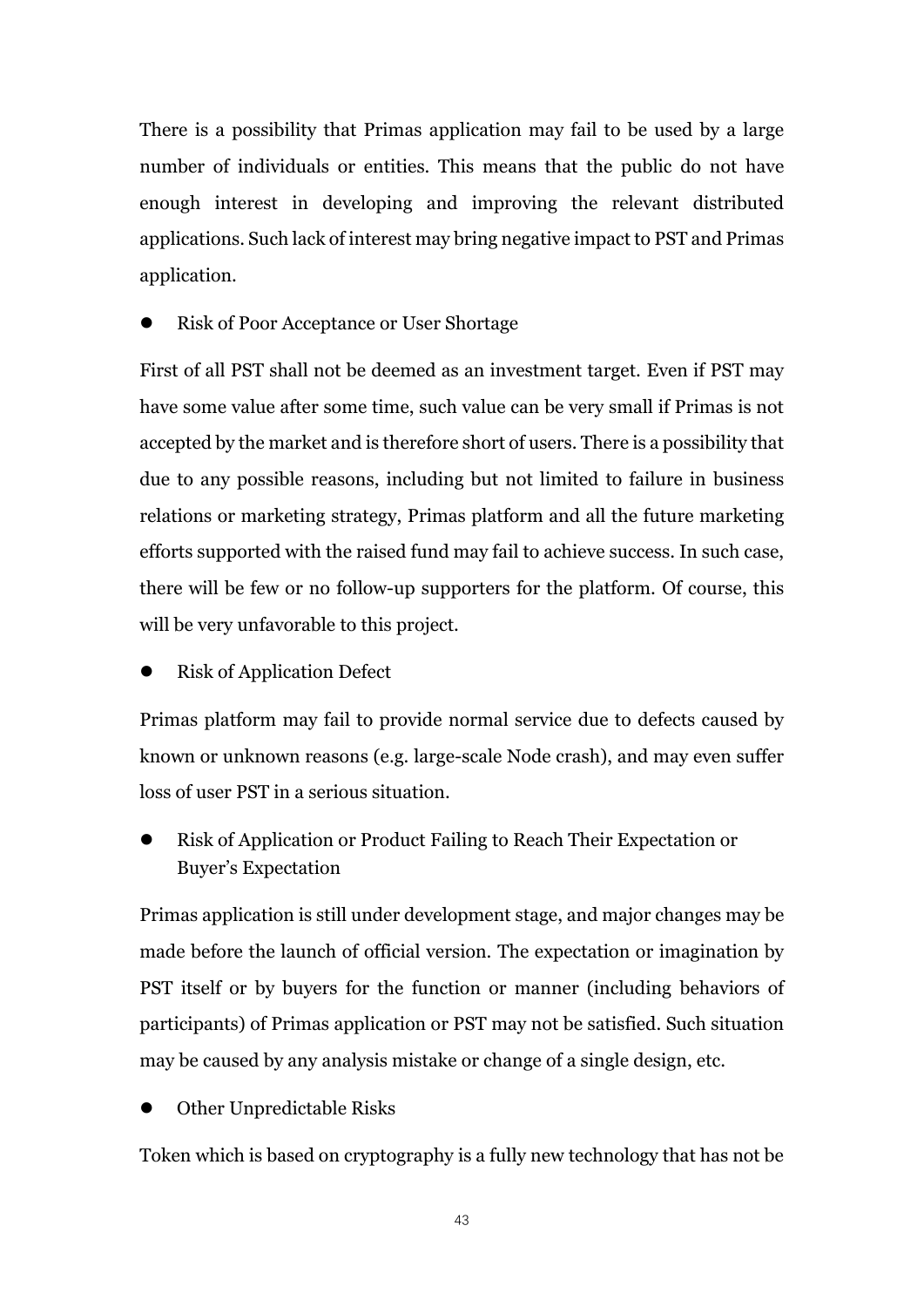tested. In addition to risks already described in this White Paper, there are other risks that are not yet mentioned or not anticipated by the founding team. Also, other risks may come suddenly, or several risks mentioned above may occur in combination.

Official Website: [https://primas.io](https://primas.io/)

#### **Contact**

E-mail: hi@primas.io QQ Group Sectary: 3370125088 WeChat Group Sectary: primasio